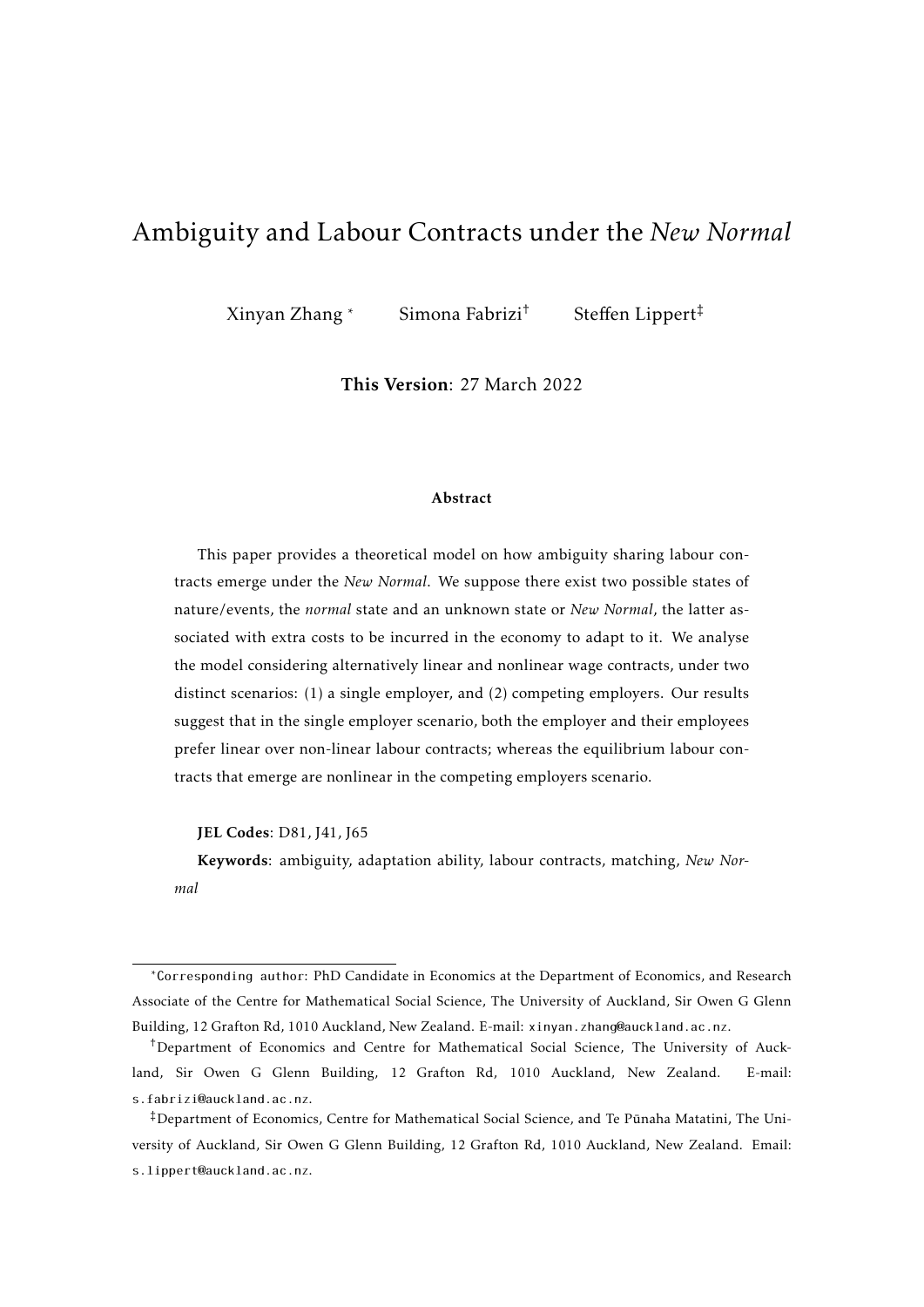# Contents

| 1 |     | Introduction |                                                                            |   |  |  |  |
|---|-----|--------------|----------------------------------------------------------------------------|---|--|--|--|
|   | 1.1 |              |                                                                            |   |  |  |  |
|   |     | 1.1.1        | The Unemployment Insurance (UI) system, and risk and ambiguity             | 3 |  |  |  |
|   |     | 1.1.2        | Expected utility for decision–making under ambiguity $\dots \dots \dots$ 5 |   |  |  |  |
| 2 |     | The Model    |                                                                            |   |  |  |  |
|   | 2.1 |              |                                                                            |   |  |  |  |
|   | 2.2 |              |                                                                            |   |  |  |  |
|   |     | 2.2.1        |                                                                            |   |  |  |  |
|   |     |              |                                                                            |   |  |  |  |
|   |     | 2.2.3        | Optimal labour contracts for the single employer scenario 11               |   |  |  |  |
|   | 2.3 |              |                                                                            |   |  |  |  |
|   |     | 2.3.1        |                                                                            |   |  |  |  |
|   |     | 2.3.2        |                                                                            |   |  |  |  |
|   |     | 2.3.3        | Optimal labour contracts for the competing employers scenario 14           |   |  |  |  |
|   |     |              |                                                                            |   |  |  |  |

# [3 Conclusion and Further Research](#page-15-0) 15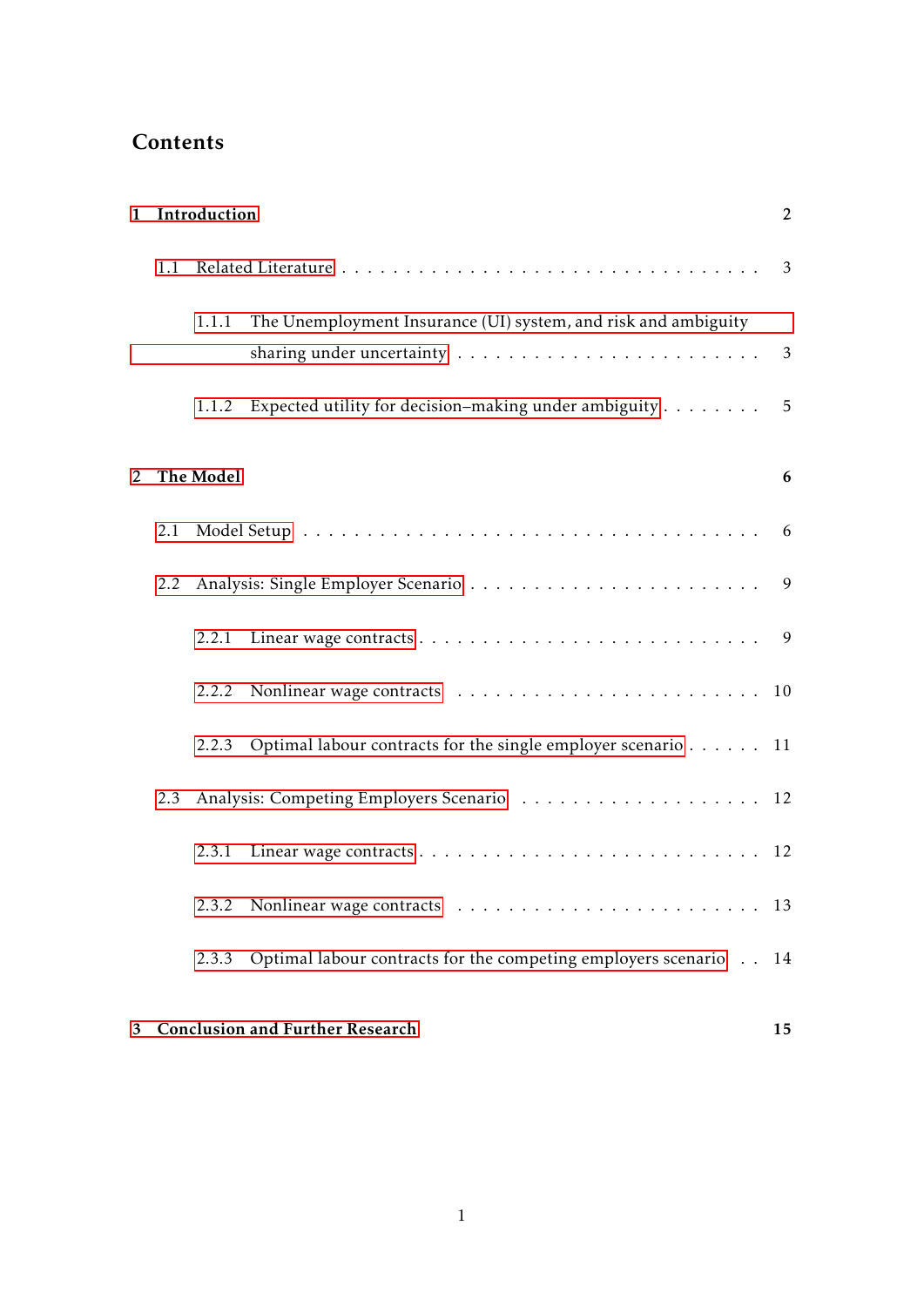## <span id="page-2-0"></span>1 Introduction

The World Health Organisation declared the COVID-19 outbreak was an emergency of international concern on 31st January 2020, and full national lockdown announcements were made in many countries to control the outbreak and spread of COVID-19. There have been four rounds of lockdown in Auckland, New Zealand, since the start of the pandemic. At Alert Level 3 and 4, public facilities are closed, and people are asked to stay home and work from home. Some people lost their jobs because the negative demand shock heavily affected some service sectors, such as restaurants, with businesses having to reduce the number of their employees to lower their operating costs. According to Statistics NZ (2021), the unemployment rate increased from 4*.*2% pre-lockdown (March 2020) to a peak of 5*.*3% months after experiencing repeated lockdowns (September, 2020). This is in line with what is to be expected when entering into a national lockdown, in New Zealand, and world-wide: the shocks to both supply and demand imposed on the economy are responsible for a rapid increase in the unemploy-ment rate.<sup>[1](#page-2-1)</sup> Our interest is to try and understand what might be driving the way in which workers and businesses adjust to such shocks, also depending on the workers' and firms' characteristics, as well as on the type of available labour contracts. In this context, risk and ambiguity sharing labour contracts can ensure a smooth consumption for employees.

This research aims to find labour contracts where ambiguity plays a role in offering/accepting labour contracts under the *New Normal*. Under the *New Normal*, the employees have some extra costs to adapt to the new environment. This can come in many forms and in a variety of essential workers sectors, as well as others that kept functioning in the midst of the tighter lockdown measures. Think, for instance, about the extra hours spent learning to use a new software while working from home (e.g. to host Zoom meetings as opposed to face-to-face ones); or adapting to offer online shopping platforms, as well as distribution channels to organise delivery 'up to the door'.<sup>[2](#page-2-2)</sup> In our

<span id="page-2-1"></span><sup>&</sup>lt;sup>1</sup> According to [Tatsiramos and Van Ours](#page-19-0) [\(2014\)](#page-19-0), for instance, during a recession, there is an increase in layoffs, especially with increased unemployment among experienced and higher educated workers.

<span id="page-2-2"></span><sup>&</sup>lt;sup>2</sup>Adapting to new ways of reaching customers became widespread during the pandemic, e.g., as customers relied ever more on online grocery shopping, with 'click & collect' or 'home delivery' options, depending on the various alert levels in place; online shopping affected many other products, including electronics and pharmaceuticals. It is very well known that online platforms such as Amazon offering online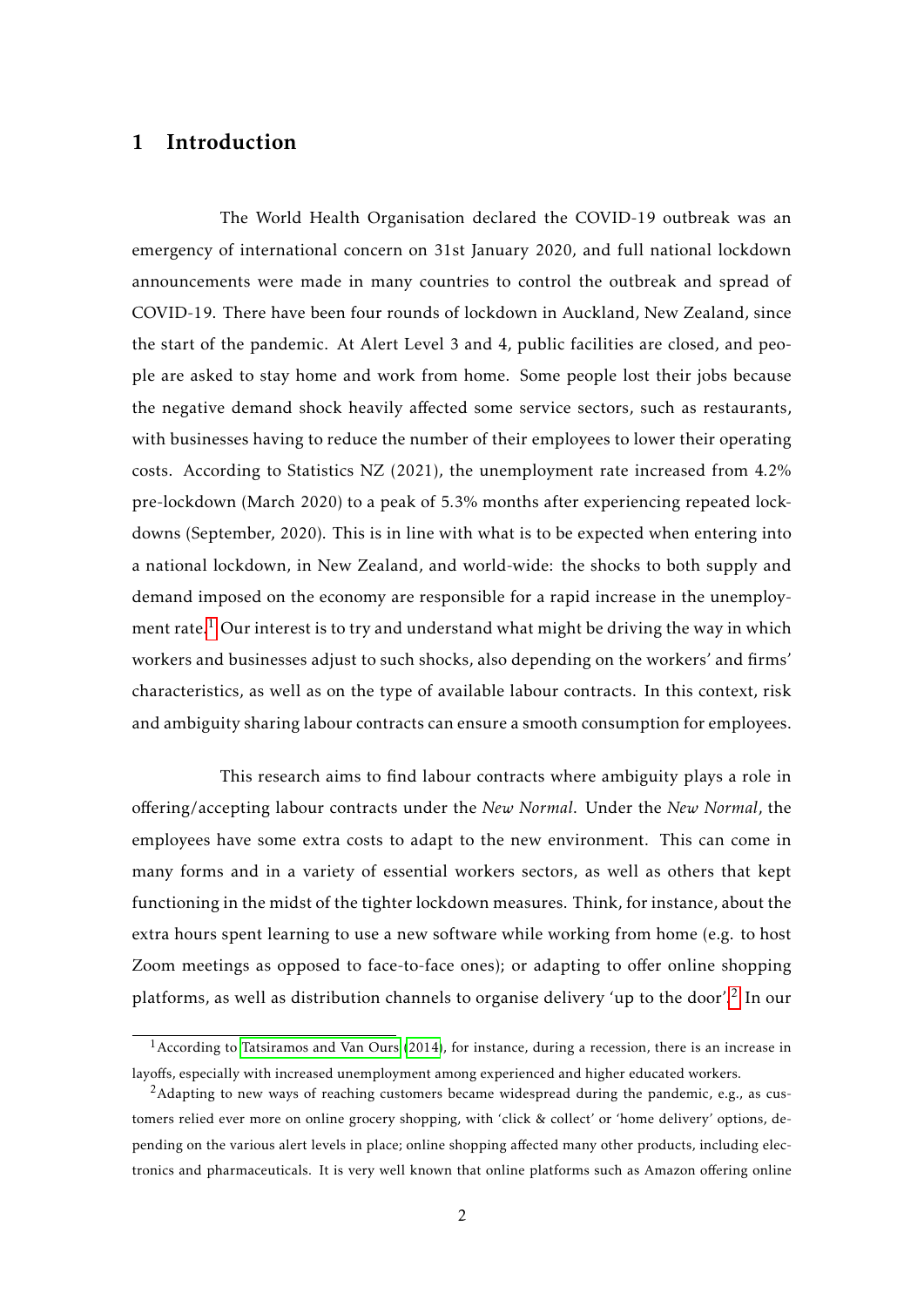model, an employee's ambiguity attitude and their ability to adapt to the new, unknown environment, will affect their perceived wage, thereby also determining whether they will likely accept or reject a labour contract, specifying a given nominal wage. We aim to focus on two main research questions:

- (i) How do agents make labour contract decisions in the presence of such uncertainty?
- (ii) Could employers offer different labour contracts to attract employees with different ambiguity attitudes and adaptation abilities?

### <span id="page-3-1"></span><span id="page-3-0"></span>1.1 Related Literature

# 1.1.1 The Unemployment Insurance (UI) system, and risk and ambiguity sharing under uncertainty

The unemployment insurance (UI) system was designed to provide smooth consumption while providing incentives for employees to be in employment [\(Hansen and](#page-18-0) [Imrohoroglu, 1992;](#page-18-0) [Gruber, 1997;](#page-18-1) [Fredriksson and Holmlund, 2006a\)](#page-17-0). [Gruber](#page-18-1) [\(1997\)](#page-18-1) ˘ shows that the consumption fall upon unemployment would be over three times larger without the UI system. This provides support for the notion that the UI system provides a method for employers and employees to share risk and ambiguity. However, some scholars argue that the UI system might have negative effects on labour markets. The unemployment insurance system may encourage layoffs and moral hazard [\(Feldstein, 1976,](#page-17-1) [1978;](#page-17-2) [Topel, 1983;](#page-19-1) [Anderson and Meyer, 2000;](#page-17-3) [Fath et al., 2005;](#page-17-4) [Fredriksson and Holm](#page-17-0)[lund, 2006a,](#page-17-0)[b;](#page-17-5) [Blanchard and Tirole, 2008;](#page-17-6) [Tatsiramos and Van Ours, 2014\)](#page-19-0). Because of asymmetric information, employees may search less intensely for a new job when they

shopping with home delivery, media streaming and cloud-based web-services boomed during the pandemic having to meet the increasing demand by consumers 'grounded' at home. Continuing with the example of Amazon and their flourishing online shopping and home delivery services in particular, it needs to be stressed that such business model was also accompanied by increased criticisms over pay and work conditions during the pandemic: Employers had to spend extra hours working in very demanding shifts involving the use of personal protective equipment (PPE) to meet the surge in demand for online shopping, generating pressures to adjust their wages upwards. See also ["Amazon's Profit Tripled in First Quarter"](https://www.nytimes.com/2021/04/29/technology/amazons-profits-triple.html) by Karen Weise in *The New York Times*, Published 29 April 2021, Updated 29 July 2021.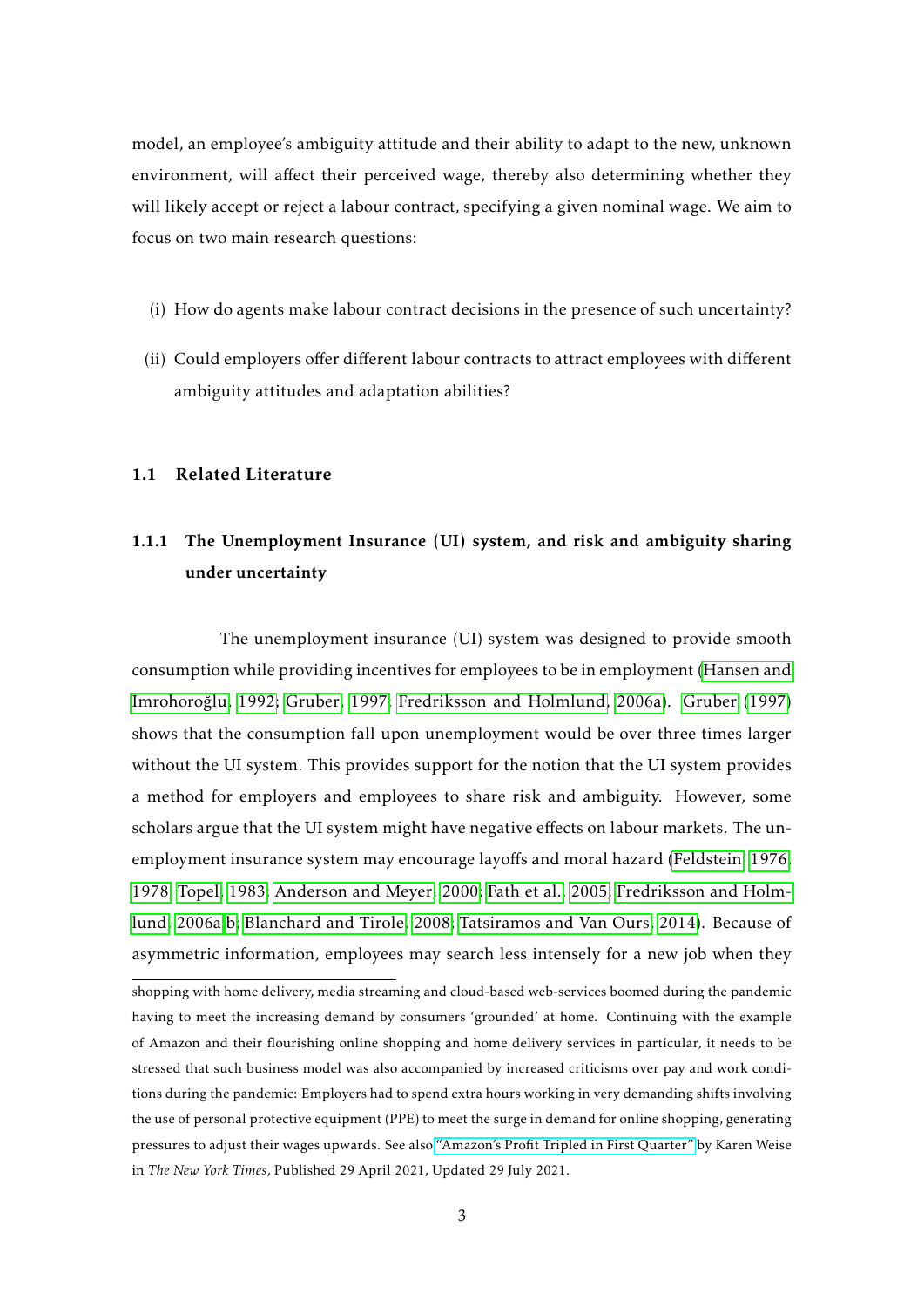are unemployed, and the UI system may raise wage pressure [\(Fredriksson and Holm](#page-17-0)[lund, 2006a\)](#page-17-0) for employers, thus, leading to a high unemployment rate [\(Baily, 1977\)](#page-17-7). [Feldstein](#page-17-1) [\(1976\)](#page-17-1) uses a theoretical model, finding the UI system may increase unemployment rates, which seems to support that the UI system encourages layoffs. However, when assuming the firm size is endogenous, [Burdett and Wright](#page-17-8) [\(1989\)](#page-17-8) find that the UI system helps firms be larger and hire more employees. This finding is inconsistent with the results from [Feldstein](#page-17-1) [\(1976\)](#page-17-1). [Rebollo-Sanz](#page-18-2) [\(2012\)](#page-18-2) uses data from Spain between 2005 and 2008, suggesting that the UI system has negative impacts on the employment duration and the level of the impact depends on the type of the employers and employees: the UI system has more effects on the unemployment rate of workers with loose attachment to the labour market such as females and temporary workers.

Some research provides instruments to deal with the problem that the UI system may encourage unemployment, focussing on the design of an optimal UI system. [Baily](#page-17-7) [\(1977\)](#page-17-7), [Topel](#page-19-1) [\(1983\)](#page-19-1) and [Blanchard and Tirole](#page-17-6) [\(2008\)](#page-17-6) suggest partially "experience rated" payroll taxes on individual employers. [Fredriksson and Holmlund](#page-17-0) [\(2006a,](#page-17-0)[b\)](#page-17-5) review three instruments: the duration of the benefit payment, monitoring, and workfare. They suggest that while these three instruments, a decreasing unemployment benefits for the duration of unemployment, monitoring and workfare, might help to encourage employees to search jobs, they have limited power to speed up job finding. Furthermore, there is little known about the relative efficiency of these instruments. A tax on unemployment entry and self-insurance via precautionary saving might reduce unemployment rates, but little research shows whether these can be a substitute for the UI system. Moreover, research on the optimal UI system design does not consider ambiguity which may affect people's decision-making in labour markets.

We propose an *ambiguity sharing labour contract model* under the *New Normal*. Differently from the public UI system, and the share-tenancy contracts, which allow the rent paid to depend on the level of harvest and to enable the tenant to share risks with the landlord [\(Newbery, 1977\)](#page-18-3), our model assumes the bonus  $3$  paid to the employees in

<span id="page-4-0"></span> $3$ An example of the nonlinear contract scheme is the NZD500 bonus paid to the nurses and midwives in Zealand for every night shift they worked for, which followed hospitals' experience of severe staff shortages during the 2022 Omicron outbreak. The bonuses were paid to compensate nurses and midwives for the extra work they needed to put in to adjust to the adverse conditions due to COVID-19. See "Covid 19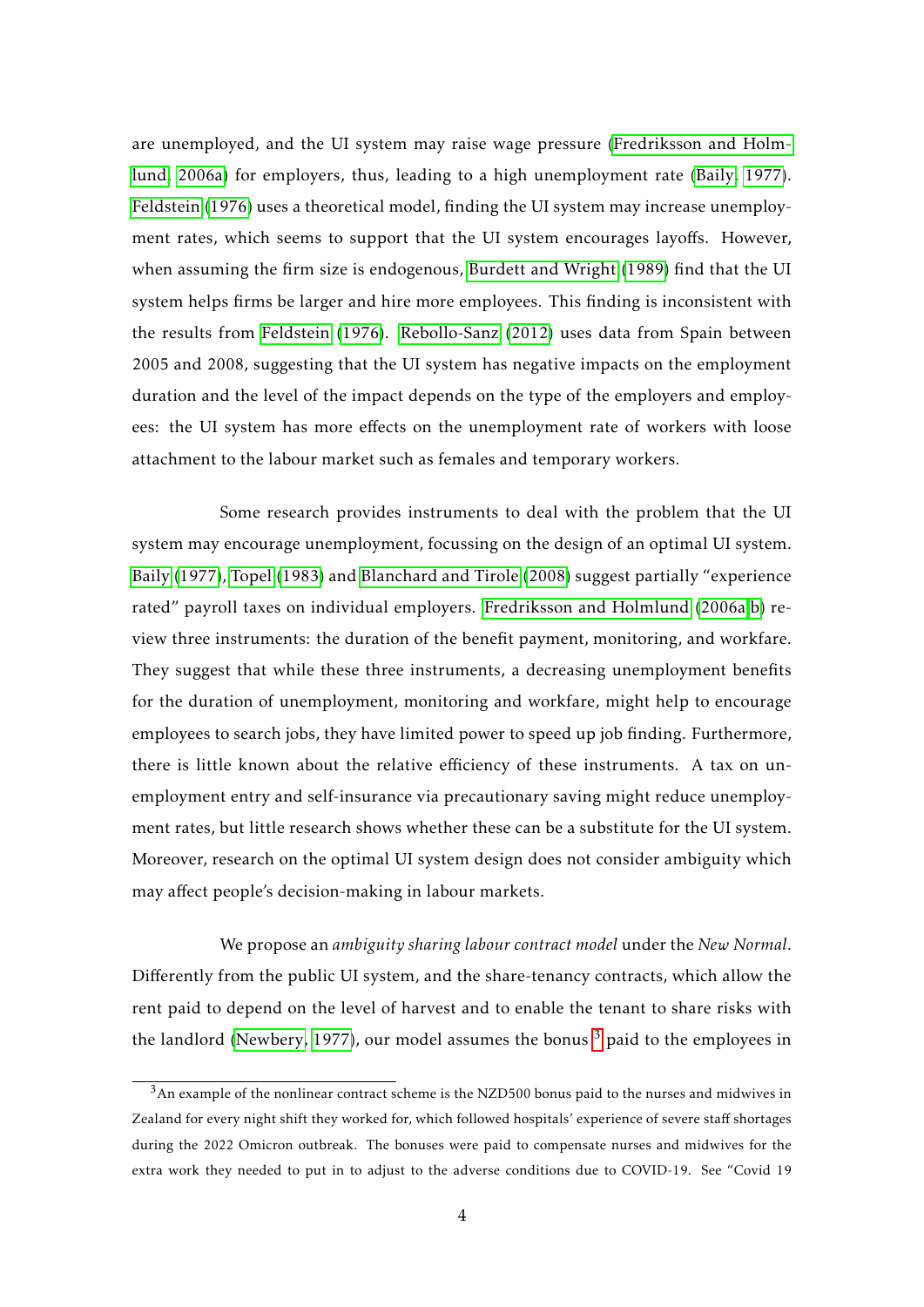the 'bad' scenario to also rely on the employer's ambiguity aversion.

## <span id="page-5-0"></span>1.1.2 Expected utility for decision–making under ambiguity

The sure-thing principle (STP), which suggests that uncertainty should not change a person's choice between two acts if that uncertainty does not affect their preferences over these two acts, dates back to [Savage](#page-19-2) [\(1954\)](#page-19-2). Under the STP, a person's preference does not change regardless of whether an event occurs or not. However, [Ellsberg](#page-17-9) [\(1961\)](#page-17-9) shows that individuals often violate the sure-thing principle and subjective expected utility (SEU) [\(Savage, 1954,](#page-19-2) [1972\)](#page-19-3). In a two-urn two-colour scenario and a one-urn three-colour scenario experiment, this study shows that a person prefers to bet in situations for which they know specific odds, rather than in situations for which the odds are ambiguous. [Ellsberg](#page-17-9) [\(1961\)](#page-17-9) suggests that ambiguity aversion affects people's decisionmaking under uncertainty, and specifically under ambiguity. Besides, [Smith](#page-19-4) [\(1961\)](#page-19-4) also claimed that people's belief might be affected by what odds they would like to bet on, and he suggested the probabilities adjusted by Bayes' Theorem rather than the subjective probabilities should be considered when dealing with people's decision-making problems. These studies led to more research on decision-making models which extend SEU by adding ambiguity aversion into them.

There are many models which allow ambiguity to play a role in a person's decision-making: the MaxMin expected utility model (MaxMin EU) [\(Wald, 1949;](#page-19-5) [Gilboa](#page-18-4) [and Schmeidler, 1989,](#page-18-4) [1993\)](#page-18-5), the Choquet expected utility model (CEU) [\(Gilboa, 1987;](#page-18-6) [Schmeidler, 1989\)](#page-19-6), and the *α*-MaxMin expected utility model (*α*-MaxMin EU) [\(Hurwicz,](#page-18-7) [1951;](#page-18-7) [Cohen et al., 2000;](#page-17-10) [Ghirardato et al., 2004;](#page-17-11) [Hey et al., 2010;](#page-18-8) [Gul and Pesendor](#page-18-9)[fer, 2015;](#page-18-9) [Grant et al., 2019\)](#page-18-10). The MaxMin EU model posits that a person maximises the worst-case expected utility when making decisions under uncertainty; whereas the  $\alpha$ -MaxMin EU model adds a weight,  $\alpha$ , and suggests that people calculate a weighted average of the best and worse cases when dealing with decision-making problems under uncertainty. This study selects the *α*-MaxMin EU model because research from [Hey et al.](#page-18-8)

Omicron outbreak: Auckland numbers peak, cases expected to climb for the rest of country" appeared in the *New Zealand Herald*, on 18 March 2022. [https://www.nzherald.co.nz/front-page-top-stories/](https://www.nzherald.co.nz/front-page-top-stories/news/article.cfm?c_id=698&objectid=12511678&ref=rss) [news/article.cfm?c\\_id=698&objectid=12511678&ref=rss](https://www.nzherald.co.nz/front-page-top-stories/news/article.cfm?c_id=698&objectid=12511678&ref=rss).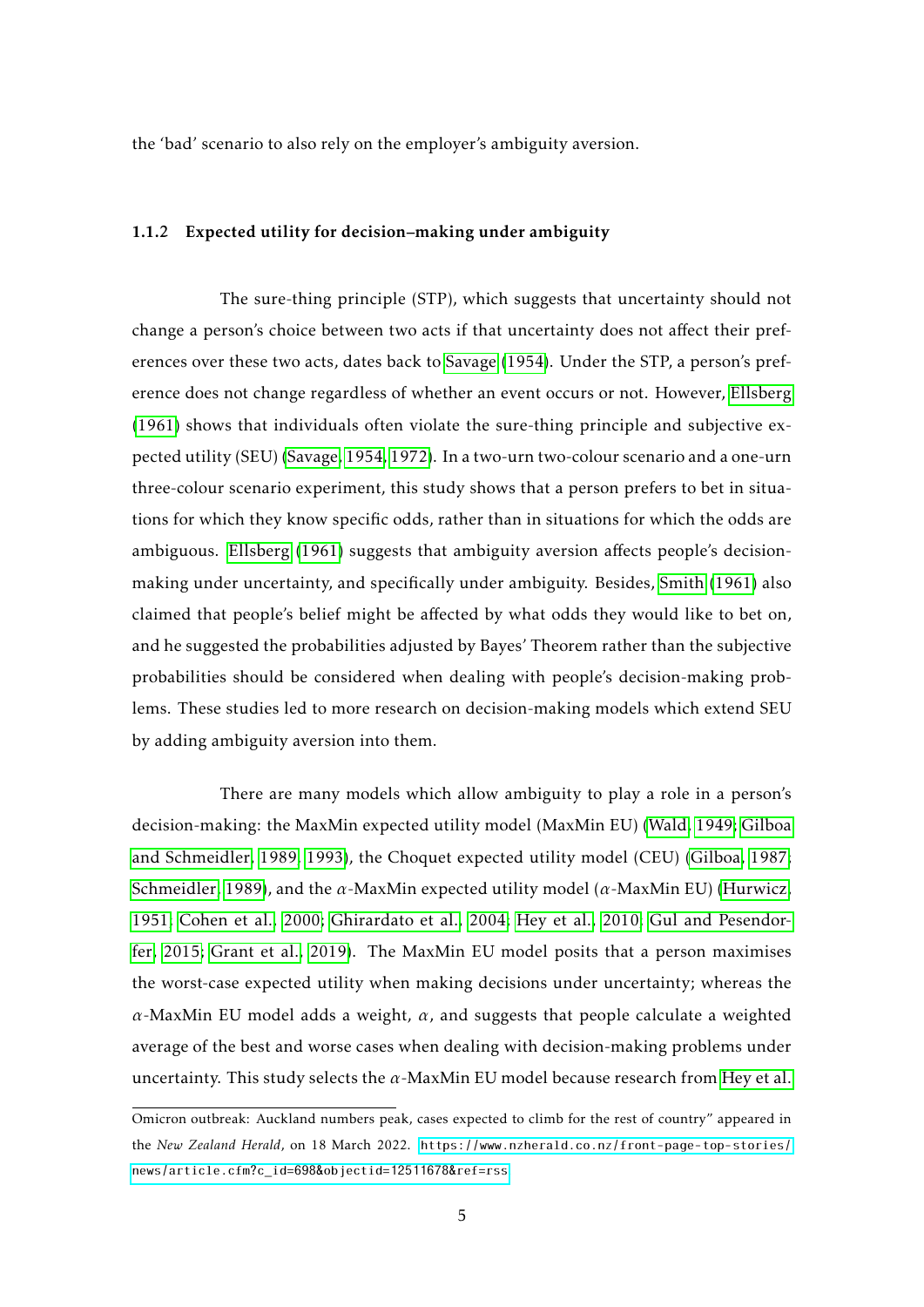[\(2010\)](#page-18-8); [Gul and Pesendorfer](#page-18-9) [\(2015\)](#page-18-9) suggest it to have a better performance for decisionmaking problems using experimental data.

## <span id="page-6-1"></span><span id="page-6-0"></span>2 The Model

## 2.1 Model Setup

We describe our labour market using a modified Hotelling model [\(Hotelling,](#page-18-11) [1929,](#page-18-11) [1990\)](#page-18-12). Suppose there exist two possible states of nature/events, the *normal* state (e.g., the familiar state, pre-pandemic; or the *back to normal* state), and an unknown, challenging state or *New Normal* (e.g., a wave of infections leading to a – or yet another – lockdown). The *New Normal* state is such that extra costs are to be incurred in the economy to adapt to it.

<span id="page-6-2"></span>Assumption 1. *There exists a continuum of potential employees, i, the mass of which is normalised to one, and an employer contracting over labour.*

Assumption 2. *Two parameters,*  $\alpha_i \in [0,1]$  *and*  $\beta_i \in [0,1]$ *, capture each idiosyncratic employee i's relative degrees of ambiguity aversion and adaptation ability to the New Normal, respectively.*

For simplicity, we assume  $\alpha \stackrel{iid}{\sim} U[0,1]$  and  $\beta \stackrel{iid}{\sim} U[0,1]$  and independence of an employee *i*'s ambiguity attitude and adaptability. These parameters summarise the characteristics of an employee  $i$  in the economy: the bigger their  $\alpha_i$ , the more pessimistic that employee is; the bigger their  $\beta_i$ , the less their adaptability. We denote with the probability distribution functions of  $\alpha$  and  $\beta$  by  $f(\alpha)$  and  $g(\beta)$ , and their cumulative distribution functions by  $F(\alpha)$  and  $G(\beta)$ .

<span id="page-6-3"></span>**Assumption 3.**  $\alpha \stackrel{iid}{\sim} U[0,1]$  and  $\beta \stackrel{iid}{\sim} U[0,1]$ .  $f(\alpha|\beta) = f(\alpha)$ ,  $g(\beta|\alpha) = g(\beta)$ .

Consequently, there are four types of employees in the labour market, that can be distinguished along these two ( $\alpha$  and  $\beta$ ) dimensions. Those can also be depicted using four different regions, as in figure [1.](#page-7-0)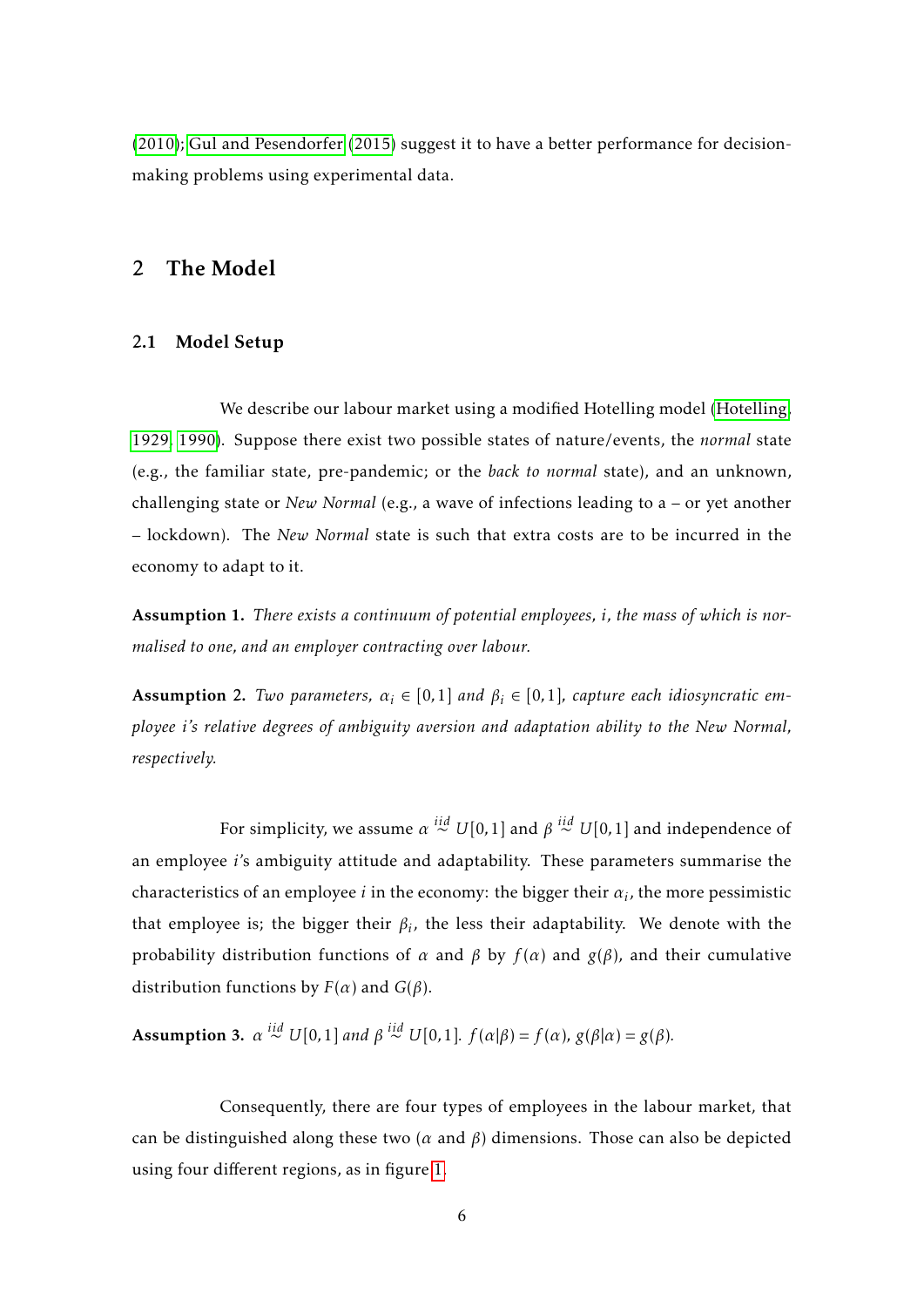- A: ambiguity loving & low adaptability (small  $\alpha_i$  & large  $\beta_i$ );
- B: ambiguity loving & high adaptability (both small  $\alpha_i$  &  $\beta_i$ );
- C: ambiguity averse & low adaptability (both large  $\alpha_i$  &  $\beta_i$ ); and
- D: ambiguity averse & high adaptability (large  $\alpha_i$  & small  $\beta_i$ ).



<span id="page-7-0"></span>Figure 1: Four types of employees

Assumption 4. *Employees know their types, but the employer only knows the distributions of the employees' types.*

<span id="page-7-1"></span>**Assumption 5.** *The employer offers a uniform base wage denoted by*  $w_i = w \geq 0$ , and a bonus, ∆ ≥ 0*, as an extra monetary compensation to be only paid under the 'new normal'.*

If they reject a labour contract, an employee maintains their outside option ('reservation' wage), labelled *w<sup>r</sup>* . As per assumption [5,](#page-7-1) depending on which state of nature will materialise, if accepting a contract offer the employee receives *w* in the 'good state' (e.g., prior to the pandemic), whereas the employee receives  $(1 - \beta_i) \cdot (w + \Delta)$  in the 'bad' state (under the *new normal*). Following the *α* − *MaxMin* EU rule, an employee *i* places a weight of  $1 - \alpha_i$  on the best case scenario of receiving *w*, and  $\alpha_i$  on the worst case scenario of receiving  $(1 - \beta_i) \cdot (w + \Delta)$ .

Therefore, we can identify an  $\tilde{\alpha}$ – $\tilde{\beta}$  employee's type that is indifferent between accepting and rejecting a contract as follows:

$$
\widetilde{w} = (1 - \widetilde{\alpha}) \cdot w + \widetilde{\alpha} \cdot (1 - \widetilde{\beta}) \cdot (w + \Delta) = w_r
$$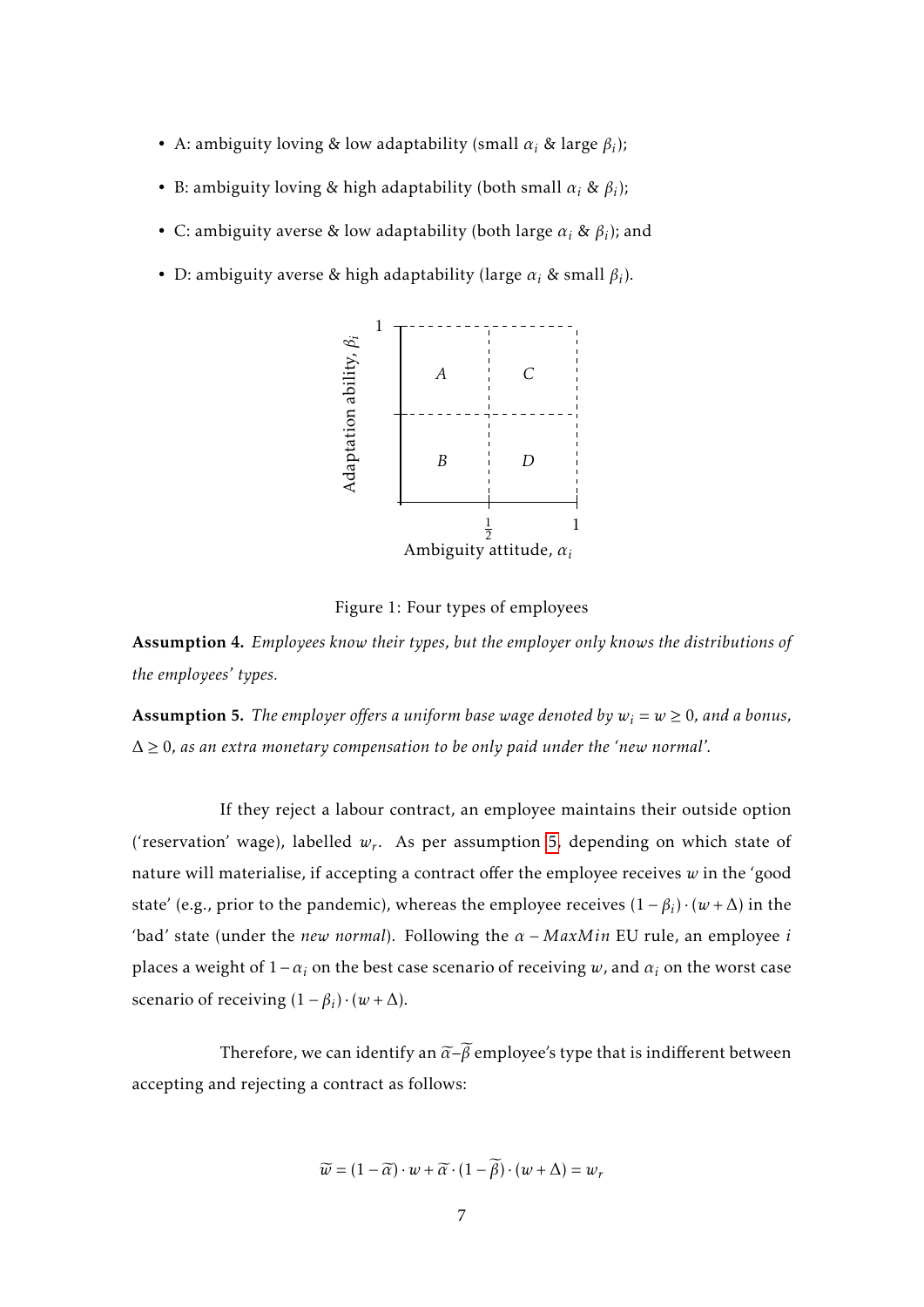$$
\widetilde{\alpha} = \frac{w - w_r}{\widetilde{\beta} \cdot (w + \Delta) - \Delta}
$$
\n
$$
\widetilde{\beta} = \frac{w - w_r + \widetilde{\alpha}\Delta}{\widetilde{\alpha} \cdot (w + \Delta)}
$$
\n(1)

Denote the conditional expected wage for agents willing to accept the contract by  $E[\widetilde{w}|\alpha \leq \tilde{\alpha}, \beta \leq \tilde{\beta}]$ . Given this, and the independence assumptions over the two distributions  $f(\alpha)$  and  $g(\beta)$ , such conditional expected wage can be derived as follows:

$$
E[\widetilde{w}|\alpha \leq \widetilde{\alpha}, \beta \leq \widetilde{\beta}] = \frac{\int_0^{\beta} \int_0^{\widetilde{\alpha}} [(1-\alpha)\cdot w + \alpha\cdot(1-\beta)\cdot(w+\Delta)] f(\alpha)g(\beta)d\alpha d\beta}{\int_0^{\widetilde{\beta}} \int_0^{\widetilde{\alpha}} f(\alpha)g(\beta)d\alpha d\beta}
$$
(2)

Given Assumptions [1](#page-6-2)[–3](#page-6-3) the mass of agents who accept the contract equals  $F(\tilde{\alpha}) \cdot G(\tilde{\beta}) = \tilde{\alpha} \cdot \tilde{\beta}$ ; conversely, the mass of agents who reject the contract is, simply,  $1 - F(\widetilde{\alpha}) \cdot G(\widetilde{\beta}) = 1 - \widetilde{\alpha} \cdot \widetilde{\beta}.$ 

Assumption 6. *Consider an employer's production function to be Y* (*L*) = *L, where L is L– abour and such that*  $L = F(\tilde{\alpha}) \cdot G(\tilde{\beta}) = \tilde{\alpha} \cdot \tilde{\beta}$ . Further assume that each unit of output is sold in *the economy at a fixed price P .*

Assumption 7. *Consider an employer's ambiguity aversion, denoted by α*ˆ*, to follow the same i.i.d. distribution as those of employees, i.e.,*  $f(\hat{\alpha}) \sim U(0,1)$ *.* 

These are simplifying assumptions that allow us to concentrate on production that is solely labour-driven, while also abstracting from the potential market power that the employer could possess on the final product market. Further, they allow us to concentrate on the employer opportunity to select the labour contract that is most advantageous to them, given the interplay between their own ambiguity aversion and employees' behaviour under the uncertainty described thus far, i.e., given employees' expected types in terms of both their idiosyncratic ambiguity aversion and adaptation ability, and the mass that the employer is able to attract to them.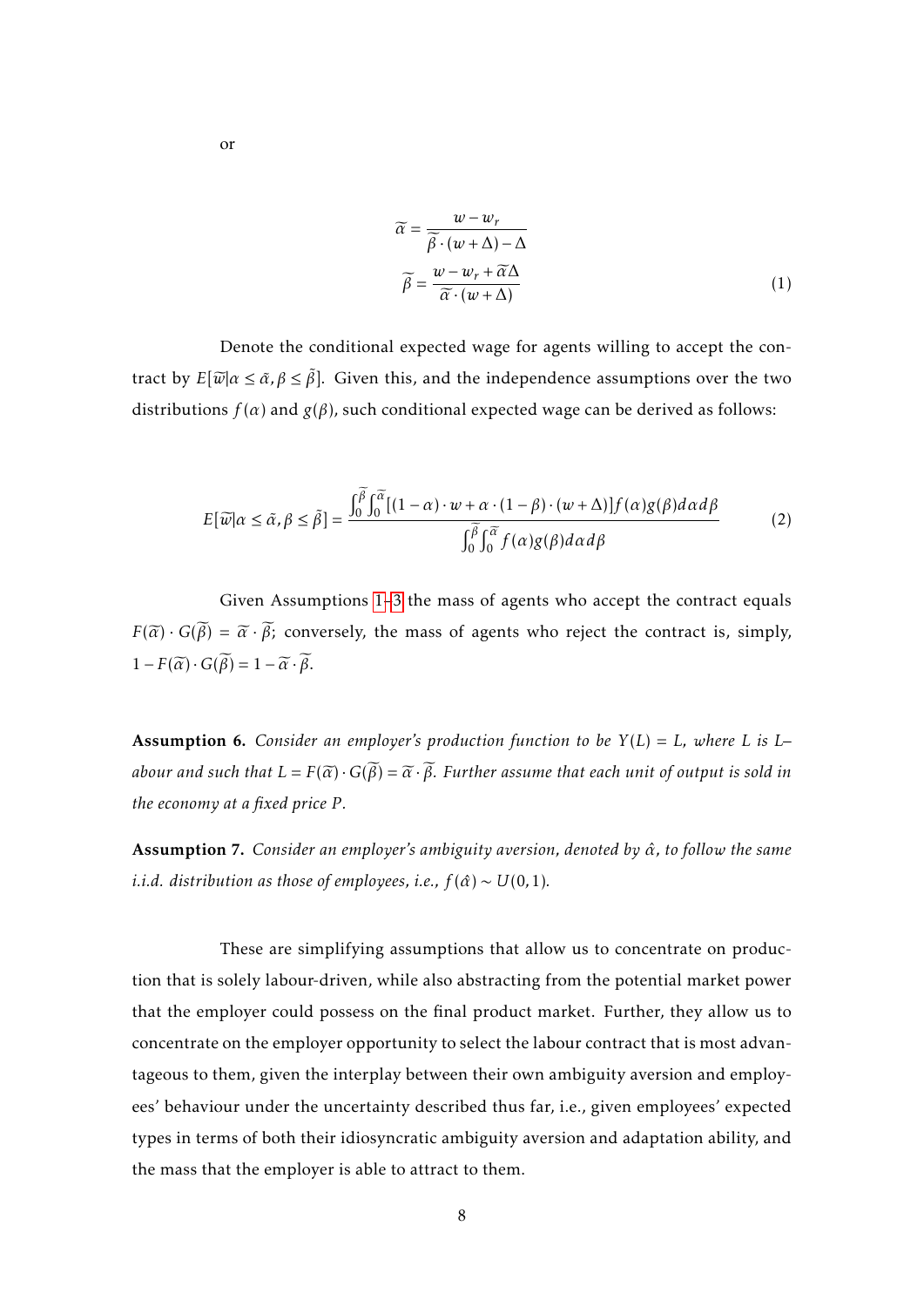Next, we analyse the model considering alternatively linear and nonlinear wage contracts, under two distinct scenarios: (1) a single employer, and (2) competing employers.

## <span id="page-9-1"></span><span id="page-9-0"></span>2.2 Analysis: Single Employer Scenario

### 2.2.1 Linear wage contracts

In this case, the labour contract is linear, which means that the employer offers a fixed wage, regardless of whether the employer faces the 'good' or the 'bad' state (i.e.,  $\Delta = 0$ ). This leads to a mass of employees attracted by this labour contract equal to

$$
\widetilde{\alpha} \cdot \widetilde{\beta} = \frac{w - w_r}{w} \tag{3}
$$

And, therefore, for an employer's profit equal to:

$$
\Pi = \left(\frac{w - w_r}{w}\right) \cdot P - \left(w - w_r\right) \tag{4}
$$

Using Eq. (4), we can derive the first order condition for the employer's profit-maximisation problem,

$$
\frac{\mathrm{d}\Pi}{\mathrm{d}w} = \frac{w_r \cdot P}{w^2} - 1 = 0
$$

Therefore, the optimal values for the wage, mass of employees and profits obtained in equilibrium are as follows:

$$
w^* = (w_r \cdot P)^{\frac{1}{2}}
$$

$$
= \overline{\alpha}^* \cdot \overline{\beta}^* = 1 - (\frac{w_r}{P})^{\frac{1}{2}}
$$

$$
= \Pi^* = w_r + P
$$

where  $w_r < P$ .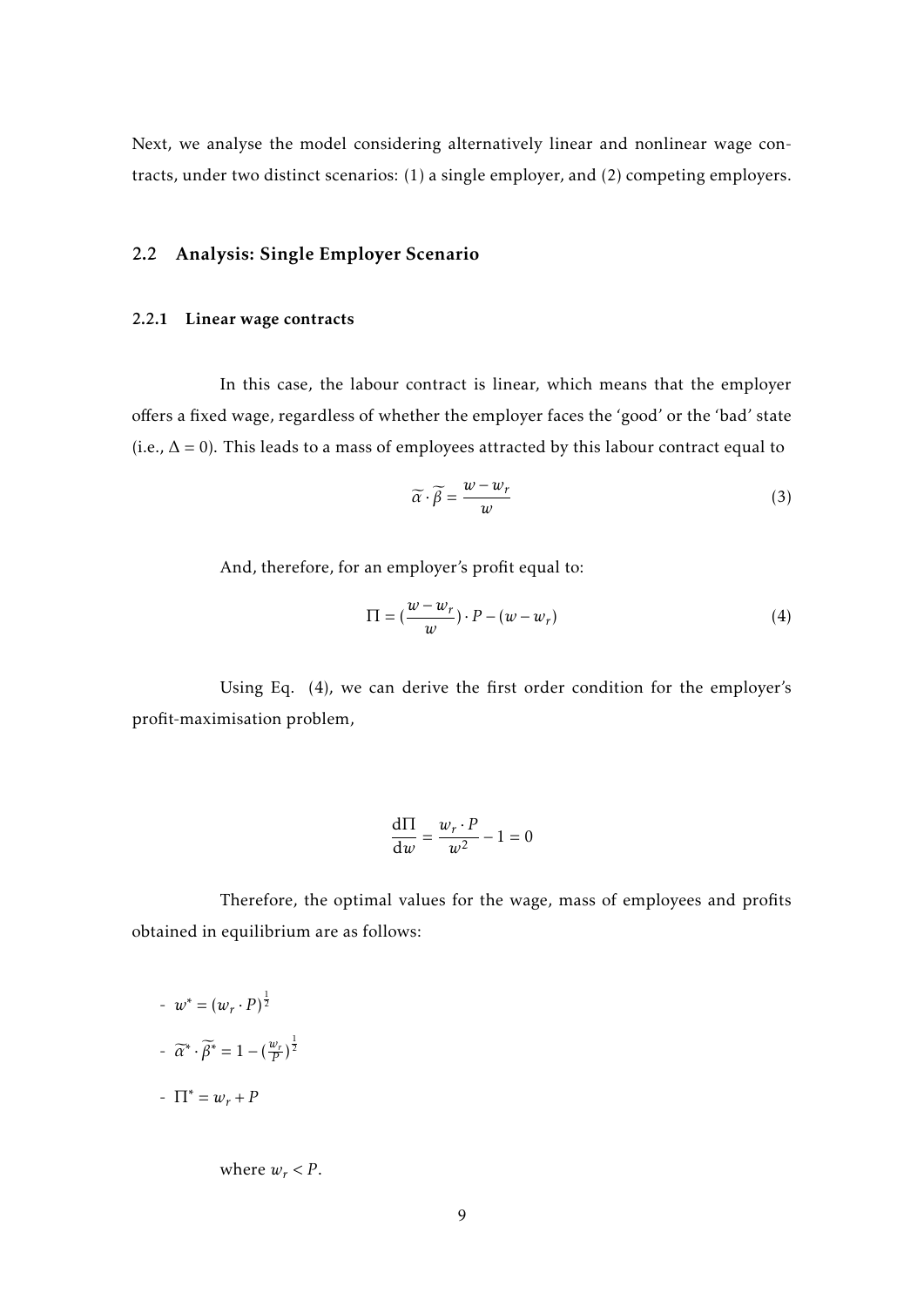Lemma 1. *A single employer offering linear labour contracts, leads to the optimal base wage of*  $w^* = (w_r \cdot P)^{\frac{1}{2}}$ , a mass of employees equal to  $\widetilde{\alpha}^* \cdot \widetilde{\beta}^* = 1 - (\frac{w_r}{P})^{\frac{1}{2}}$  and optimal profit in the *amount of*  $\Pi^* = w_r + P$ .

#### <span id="page-10-0"></span>2.2.2 Nonlinear wage contracts

Now, assume that an employer offers a nonlinear labour contract, such that employees would gain a wage spread equals to ∆ to offset the extra cost of having to adjust to the 'bad' state. Adding a subscript 'n' to signify 'nonlinear contracts', the conditional expected wage for agents willing to accept the contract now equals

$$
E[\widetilde{w}_n | \alpha \le \widetilde{\alpha}_n, \beta \le \widetilde{\beta}_n] = \frac{\int_0^{\widetilde{\beta}_n} \int_0^{\widetilde{\alpha}_n} [(1-\alpha) \cdot w_n + \alpha \cdot (1-\beta) \cdot (w_n + \Delta)] f(\alpha) g(\beta) d\alpha d\beta}{\int_0^{\widetilde{\beta}_n} \int_0^{\widetilde{\alpha}_n} f(\alpha) g(\beta) d\alpha d\beta} \tag{5}
$$

Given our assumptions, we can rewrite the employer's profit as follows:

$$
\Pi_n = F(\widetilde{\alpha}_n) \cdot G(\widetilde{\beta}_n) \cdot P - F(\widetilde{\alpha}_n) \cdot G(\widetilde{\beta}_n) \cdot \left[ (1 - \hat{\alpha}) \cdot w_n + \hat{\alpha} \cdot (w_n + \Delta) \right]
$$

By substituting the value of  $\tilde{\alpha_n} \cdot \tilde{\beta_n}$  into this profit, we obtain:

$$
\Pi = \frac{w_n - w_r + \widetilde{\alpha_n} \Delta}{w_n + \Delta} \cdot (P - w_n - \hat{\alpha} \Delta) \tag{6}
$$

Eq. (6) can be used to derive the first order conditions for the employer's profit-maximisation problem. Those provide us with a system of equations to solve for the optimal  $w_n$  and  $\Delta$ , which characterises the optimal nonlinear contract that would be offered to employees.

$$
\frac{\partial \Pi_n}{\partial w_n} = \frac{\left[ (w_n + \Delta) - (w_n - w_r + \widetilde{\alpha}_n \Delta) \right] (P - w_n - \hat{\alpha} \Delta)}{(w_n + \Delta)^2} - \frac{w_n - w_r + \widetilde{\alpha}_n \Delta}{w_n + \Delta} = 0
$$

$$
\frac{\partial \Pi_n}{\partial \Delta} = \frac{\left[ \widetilde{\alpha}_n (w_n + \Delta) - (w_n - w_r + \widetilde{\alpha}_n \Delta) \right] (P - w_n - \hat{\alpha} \Delta)}{(w_n + \Delta)^2} - \frac{w_n - w_r + \widetilde{\alpha}_n \Delta}{w_n + \Delta} \cdot \hat{\alpha} = 0
$$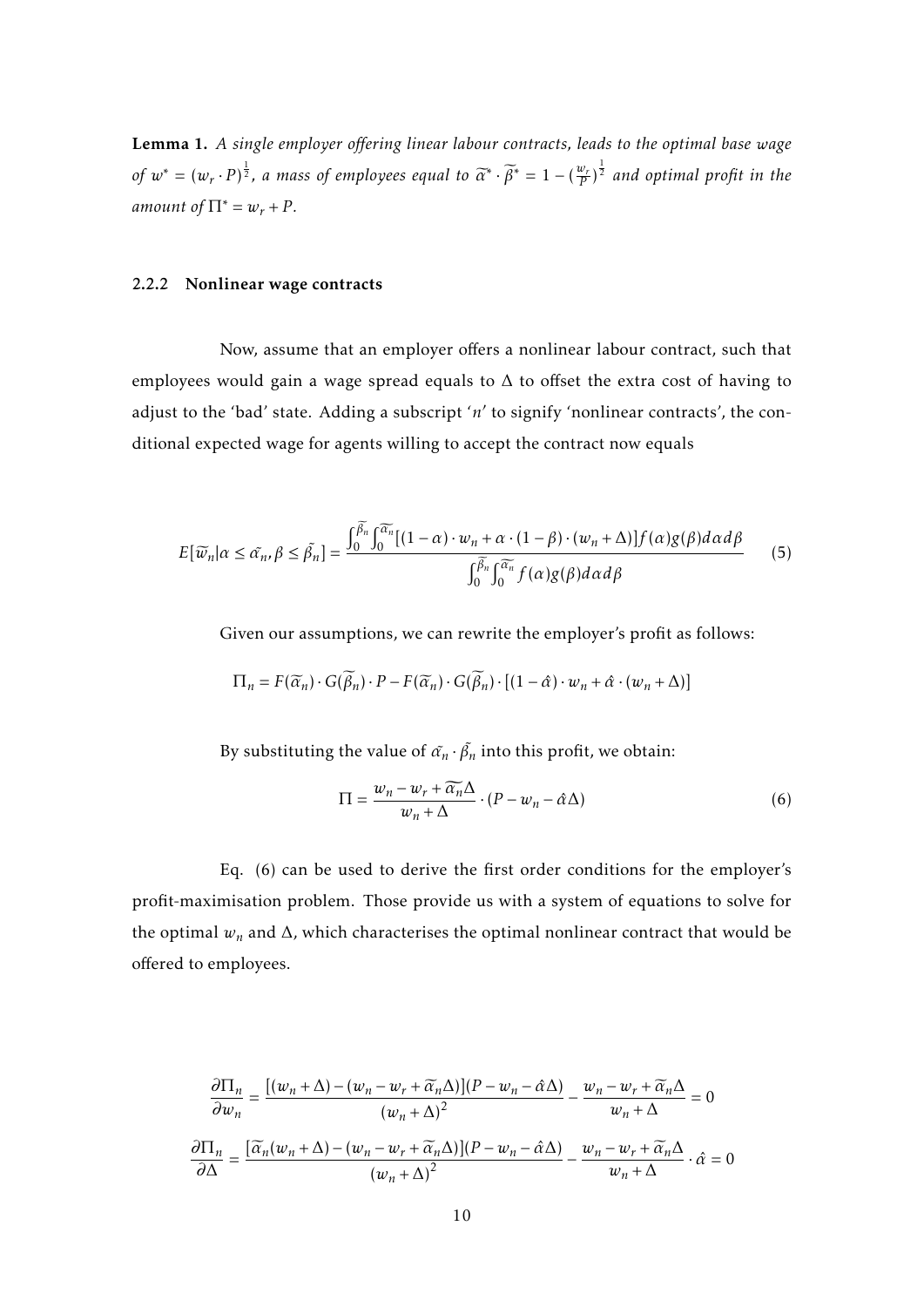Solving for this system of equations leads to the following optimal values:

$$
\Delta^* = \frac{(1 - \widetilde{\alpha}_n)^2 \cdot P - (1 - \hat{\alpha})^2 \cdot w_r}{(\widetilde{\alpha}_n - \hat{\alpha})(1 - \hat{\alpha})(1 - \widetilde{\alpha}_n)},
$$
\n
$$
w_n^* = \frac{\widetilde{\alpha}_n (1 - \hat{\alpha}) w_r}{(\widetilde{\alpha}_n - \hat{\alpha})(1 - \widetilde{\alpha}_n)} - \frac{\hat{\alpha}(1 - \widetilde{\alpha}_n) \cdot P}{(\widetilde{\alpha}_n - \hat{\alpha})(1 - \hat{\alpha})},
$$
\n
$$
\Pi_n^* = \frac{\widetilde{\alpha}_n - \hat{\alpha}}{1 - \hat{\alpha}} \cdot (P - \frac{1 - \hat{\alpha}}{1 - \widetilde{\alpha}_n} \cdot w_r),
$$
\n
$$
\tilde{\alpha}_n^* \cdot \tilde{\beta}_n^* = \frac{\widetilde{\alpha}_n - \hat{\alpha}}{1 - \hat{\alpha}},
$$

where *<sup>α</sup>*<sup>ˆ</sup>  $\frac{\hat{\alpha}}{\hat{\alpha}_n} \left( \frac{1 - \widetilde{\alpha}_n}{1 - \hat{\alpha}} \right)^2 < \frac{w_r}{P} < \left( \frac{1 - \widetilde{\alpha}_n}{1 - \hat{\alpha}} \right)^2$  and  $\hat{\alpha} < \widetilde{\alpha}_n$ 

Lemma 2. *A single employer offering nonlinear labour contracts, leads to the optimal base* wage of  $w_n^* = \frac{1-\widetilde{\alpha}_n}{1-\hat{\alpha}} \cdot P - \widetilde{\alpha}_n \cdot \Delta$ , a mass of employees of  $\widetilde{\alpha}_n^* \cdot \widetilde{\beta}_n^* = \frac{\widetilde{\alpha}_n - \hat{\alpha}}{1-\hat{\alpha}}$ , and optimal profit in the *amount of*  $\Pi_n^* = \frac{\widetilde{\alpha}_n - \hat{\alpha}}{1 - \hat{\alpha}} \cdot (P - \frac{1 - \hat{\alpha}}{1 - \widetilde{\alpha}_1})$  $rac{1-\hat{\alpha}}{1-\widetilde{\alpha}_n}\cdot w_r$ ).

### <span id="page-11-0"></span>2.2.3 Optimal labour contracts for the single employer scenario

Comparing the profit that an employer can secure offering either labour contracts, one can demonstrate that linear labour contracts are always preferred, even for an ambiguity loving employer. This is so because, although an employer might have appeared to be more generous when offering nonlinear wage contracts, since such contracts would provide for larger bonuses, they also involve lower base wages, ultimately leading to fewer agents employed in equilibrium, as well as lower profits than linear wage contracts.

Proposition 1. *A single employer prefers offering linear over non-linear labour contracts.*

To summarise, both the employer and their employees prefer linear over nonlinear labour contracts: the employer obtains a higher profit and the base wage is higher than under non-linear labour contracts. Fewer agents would be employed even if they were promised positive a bonus when facing the prospects of a 'bad' scenario.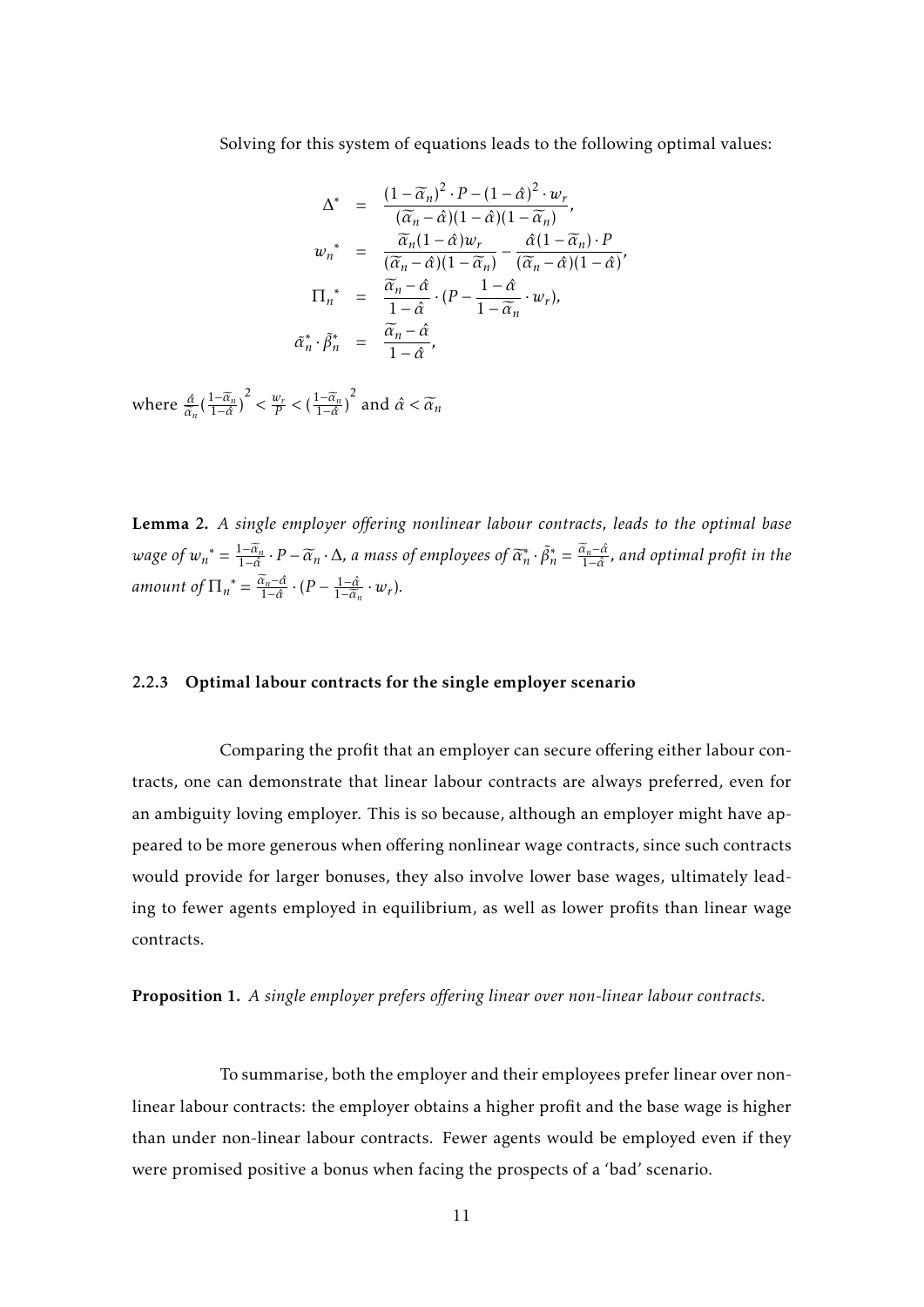|                                    | <b>Linear Contract</b>            | <b>Nonlinear Contract</b>                                                                                                                                                                                                                    | Comparison                                                                                     |
|------------------------------------|-----------------------------------|----------------------------------------------------------------------------------------------------------------------------------------------------------------------------------------------------------------------------------------------|------------------------------------------------------------------------------------------------|
| $w^*$                              | $(w_r \cdot P)^{\frac{1}{2}}$     | $\tilde{\alpha}_n(1-\hat{\alpha})w_r$<br>$\frac{\tilde{\alpha}_n(1-\hat{\alpha})w_r}{(\tilde{\alpha}_n-\hat{\alpha})(1-\tilde{\alpha}_n)} - \frac{\hat{\alpha}(1-\tilde{\alpha}_n)\cdot P}{(\tilde{\alpha}_n-\hat{\alpha})(1-\hat{\alpha})}$ | $w_n^*$ < $w^*$                                                                                |
| $\Lambda^*$                        | <b>NA</b>                         | $(1-\tilde{\alpha}_n)^2 \cdot P - (1-\hat{\alpha})^2 \cdot w_r$<br>$(\tilde{\alpha}_n-\hat{\alpha})(1-\hat{\alpha})(1-\tilde{\alpha}_n)$                                                                                                     | $\frac{d\Delta}{dw} < 0$                                                                       |
| $\tilde{\alpha}^* \tilde{\beta}^*$ | $1-(\frac{w_r}{R})^{\frac{1}{2}}$ | $\frac{\tilde{\alpha}_n-\hat{\alpha}}{1-\hat{\alpha}}$                                                                                                                                                                                       | $\left  \tilde{\alpha}_n^* \cdot \tilde{\beta}_n^* \right  < \tilde{\alpha}^* \tilde{\beta}^*$ |
| $\Pi^*$                            | $w_r + P$                         | $\frac{\tilde{\alpha}_n-\tilde{\alpha}}{1-\tilde{\alpha}}\cdot(P-\frac{1-\tilde{\alpha}}{1-\tilde{\alpha}_n}\cdot w_r)$                                                                                                                      | $\prod_{n}^*$ < $\prod^*$                                                                      |
| Restrictions                       | $w_r < w^* < P$                   | $\frac{\hat{\alpha}}{\hat{\alpha}_n} \left( \frac{1-\tilde{\alpha}_n}{1-\hat{\alpha}} \right)^2 < \frac{w_r}{P} < \left( \frac{1-\tilde{\alpha}_n}{1-\hat{\alpha}} \right)^2$ and $\hat{\alpha} < \tilde{\alpha}_n$                          | ΝA                                                                                             |

Table 1: Summary of results for the single employer scenario

### <span id="page-12-0"></span>2.3 Analysis: Competing Employers Scenario

Now, let us consider the scenario with two employers competing for employees in the labour market. Let us distinguish employer *a* and employer *b*, and look at whether they compete for employees offering either a linear or a nonlinear labour contract, mapping the analysis provided for the situation with a single employer. We will use subscripts 'a' and 'b' to refer to the strategic variables set by each of these employers, so that, for instance, the base wages they offer would be  $w_a$  and  $w_b$ , respectively. Once more, we assume these employers not to have any market power in the output market and to take the price in the final product market as given. Furthermore, assume they are competing perfectly over the labour market, so that they end up making no profits.

Furthermore, employees extract all rents from competing employers offering their labour contracts, such that the indifferent employee's type would be just indifferent to work for either employer, so long that the following condition holds:

$$
\widetilde{w}_a = (1 - \widetilde{\alpha}_{ab}) \cdot w_a + \widetilde{\alpha}_{ab} \cdot (1 - \widetilde{\beta}_{ab}) \cdot (w_a + \Delta_a) = (1 - \widetilde{\alpha}_{ab}) \cdot w_b + \widetilde{\alpha}_{ab} \cdot (1 - \widetilde{\beta}_{ab}) \cdot (w_b + \Delta_b) = \widetilde{w}_b
$$

This implies that in equilibrium there exists symmetry in the offered labour contracts across employers.

### <span id="page-12-1"></span>2.3.1 Linear wage contracts

In the competition case with linear labour contracts,  $\Delta_a = \Delta_b = 0$ . Therefore, the two employers need to offer the same base wage in equilibrium, so that  $w_a^* = w_b^*$  $b^* = w^*$ .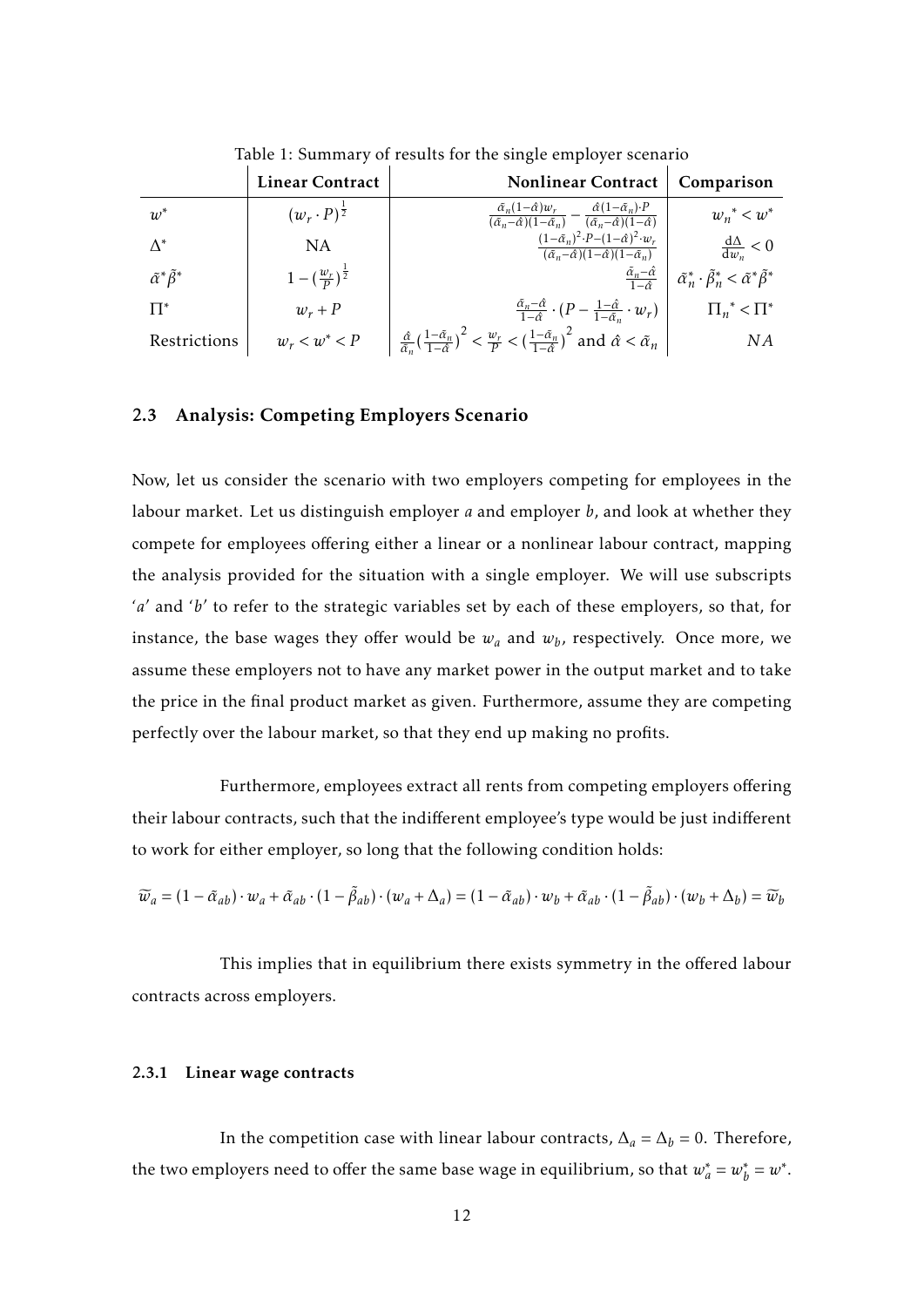Given the perfectly competitive assumption in the final product market, we also know that  $w^* = P$ .

Next, consider that the perceived expected wage for an employee to be indifferent between accepting to work for either employer, should guarantee the following condition to hold

$$
\widetilde{w}^* = (1 - \widetilde{\alpha}_{ab}) \cdot w^* + \widetilde{\alpha}_{ab} \cdot (1 - \widetilde{\beta}_{ab}) \cdot w^* = P
$$

Or, substituting  $w^* = P$  in it:

$$
\widetilde{w}^* = (1 - \widetilde{\alpha}_{ab}) \cdot P + \widetilde{\alpha}_{ab} \cdot (1 - \widetilde{\beta}_{ab}) \cdot P = P
$$

This condition is satisfied if and only if

$$
\widetilde{\alpha}_{ab}^* \cdot \widetilde{\beta}_{ab}^* = 0,
$$

which implies that no agent will accept a linear contract offered by competing employers.

Lemma 3. *Competing employers offering linear labour contracts, lead to the optimal base wage of*  $w_a^* = w_b^*$  $b^*_b = w^* = P$  and optimal profit in the amount of  $\Pi^*_a = \Pi^*_b = \Pi^* = 0$ , and no agent will *accept a linear contract.*

#### <span id="page-13-0"></span>2.3.2 Nonlinear wage contracts

This brings us to the analysis of the alternative, non-linear labour contracts we explored in the single employer scenario. In this analysis, we restrict each employer's ambiguity aversion to satisfy the following assumption:

Assumption 8. *The two competing employers share a common ambiguity aversion, α*ˆ*n, which follows the same i.i.d. distribution as those of employees, i.e.,*  $f(\hat{\alpha}_n) \sim U(0,1)$ *.* 

Under nonlinear labour contracts, each employer obtains the following profit, so long as they offer the same perceived wage to prospective employees, thereby equally sharing the mass of employed workers among themselves:

$$
\Pi_{an} = \frac{1}{2} (\tilde{\alpha}_{abn} \cdot \tilde{\beta}_{abn}) \cdot (P - w_{an} - \hat{\alpha}_n \Delta_a)
$$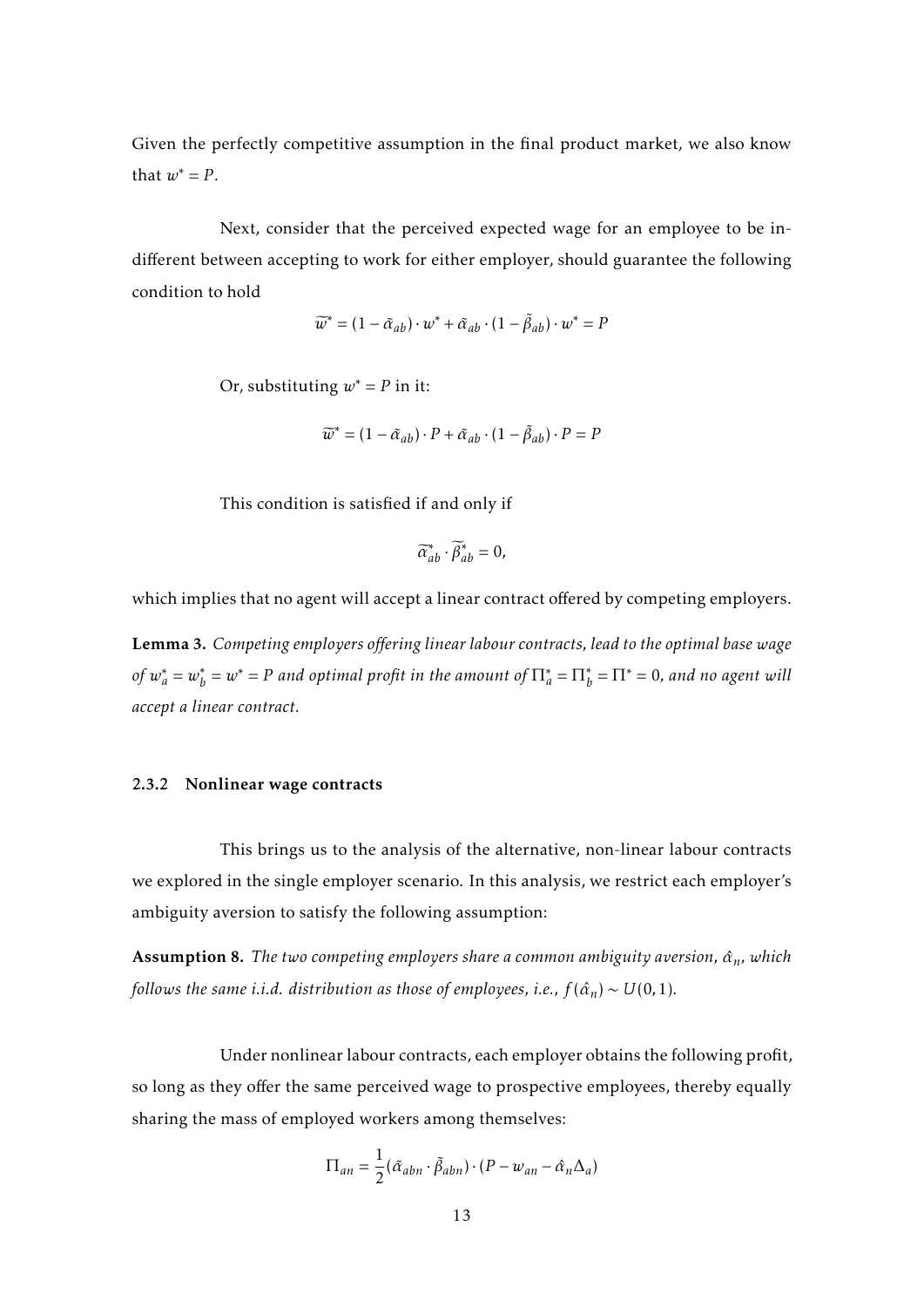$$
\Pi_{bn} = \frac{1}{2} (\tilde{\alpha}_{abn} \cdot \tilde{\beta}_{abn}) \cdot (P - w_{bn} - \hat{\alpha}_n \Delta_b)
$$

Once more, our perfectly competitive market assumption demands that *P* −  $w_{an}^* - \hat{\alpha}_n \Delta_a^* = 0 = P - w_{bn}^* - \hat{\alpha}_n \Delta_b^*$ *b* . Put differently:

$$
P = w_{an}^* + \hat{\alpha}_n \Delta_a^* = w_{bn}^* + \hat{\alpha}_n \Delta_b^* \tag{7}
$$

Recall that:

$$
\widetilde{w}_{an} = (1 - \widetilde{\alpha}_{abn}) \cdot w_{an} + \widetilde{\alpha}_{abn} \cdot (1 - \widetilde{\beta}_{abn}) \cdot (w_{an} + \Delta_a) = P
$$
  

$$
\widetilde{w}_{bn} = (1 - \widetilde{\alpha}_{abn}) \cdot w_{bn} + \widetilde{\alpha}_{abn} \cdot (1 - \widetilde{\beta}_{abn}) \cdot (w_{bn} + \Delta_b) = P
$$

Given the above, we can obtain the following conditions:

$$
(1 - \tilde{\alpha}_{abn}) \cdot w_{an} + \tilde{\alpha}_{abn} \cdot (1 - \tilde{\beta}_{abn}) \cdot (w_{an} + \Delta_a^*) = P = w_{an} + \hat{\alpha}_n \Delta_a
$$

$$
\tilde{\alpha}_{abn} \tilde{\beta}_{abn} = \frac{(\tilde{\alpha}_{abn} - \hat{\alpha}_n)\Delta_a}{(w_{an} + \Delta_a)}
$$

If  $\tilde{\alpha}_{abn} > \hat{\alpha}_n$ , then  $\tilde{\alpha}_{abn}^* \tilde{\beta}_{abn}^* > 0$ . Therefore, this implies that in equilibrium if the employees are more ambiguity averse than competing employers, a positive mass of employees will accept the nonlinear contract, whereas no agent will accept a linear contract offered by competing employers.

Lemma 4. *Competing employers offering linear labour contracts, lead to the optimal base wage*  $\partial f w^* = P - \hat{\alpha}_n \Delta_a = P - \hat{\alpha}_n \Delta_b$ , a mass of employees of  $\tilde{\alpha}_{abn}^* \tilde{\beta}_{abn}^* = \frac{(\tilde{\alpha}_{abn} - \hat{\alpha}_n) \Delta_a}{(w_a + \Delta_a)}$ (*wa*+∆*<sup>a</sup>* ) *, and optimal profit in the amount of*  $\Pi^* = 0$ *.* 

### <span id="page-14-0"></span>2.3.3 Optimal labour contracts for the competing employers scenario

With competing employers, the equilibrium labour contracts that emerge are nonlinear: both linear and nonlinear contracts lead employers to break even (therefore to be indifferent between offering either type of contracts), but employees are strictly better off when accepting nonlinear contracts from competing employers.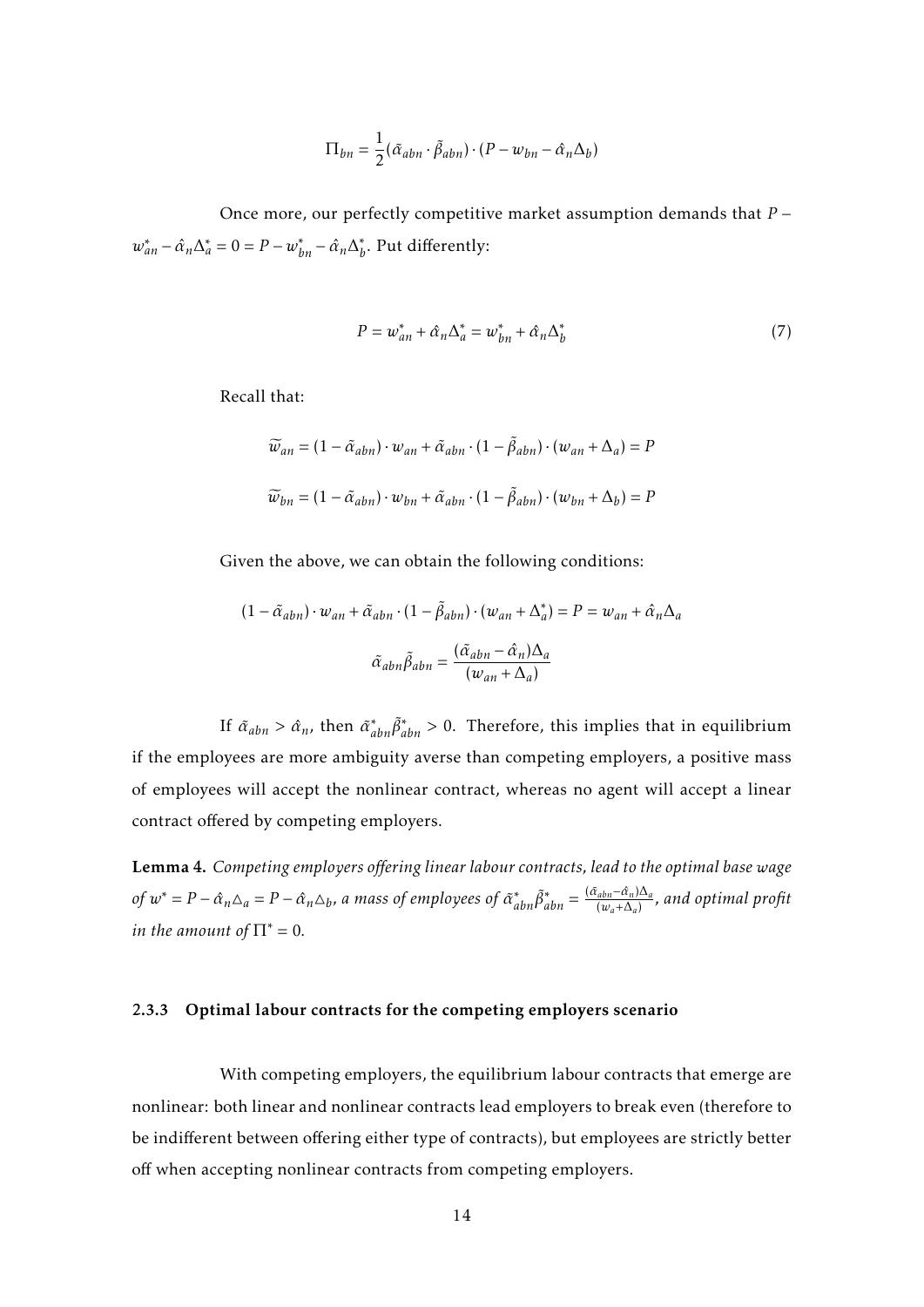|                                    | <b>Linear Contract</b> | <b>Nonlinear Contract</b>                                                                                                    | Comparison                                                                                            |
|------------------------------------|------------------------|------------------------------------------------------------------------------------------------------------------------------|-------------------------------------------------------------------------------------------------------|
| $w^*$                              | $w_a^* = w_b^* = P$    | $ w_{an}^* = P - \hat{\alpha}_n \Delta_a^* = P - \hat{\alpha}_n \Delta_b^* = w_{bn}^*   w_a^* = w_b^* > w_{an}^* = w_{bn}^*$ |                                                                                                       |
| $\tilde{\alpha}^* \tilde{\beta}^*$ |                        | $\frac{(\tilde{\alpha}_{abn}-\hat{\alpha}_n)\Delta_a}{(w_a+\Delta_a)}$                                                       | $\tilde{\alpha}_{abn}^* \cdot \tilde{\beta}_{abn}^* > \tilde{\alpha}_{ab}^* \tilde{\beta}_{ab}^* = 0$ |
| $\mathsf{\Pi}^*$                   |                        |                                                                                                                              | $no$ – difference                                                                                     |
| Restrictions                       | N A                    | $\tilde{\alpha}_{abn} > \hat{\alpha}_n$                                                                                      | NА                                                                                                    |

Table 2: Summary of results for the competing employers scenario

Proposition 2. *With competing employers, no agent accepts linear labour contracts.*

To summarise, employees prefer nonlinear over linear labour contracts, while competing employers are indifferent between them: employers break even, employees capture all rents, and although employees' perceived wages are the same across labour contracts, the mass of employees increases in equilibrium under nonlinear contracts (becoming strictly positive).

## <span id="page-15-0"></span>3 Conclusion and Further Research

We explore theoretically how ambiguity sharing labour contracts may emerge under the *New Normal*. We describe our labour market using a modified Hotelling model [\(Hotelling, 1929,](#page-18-11) [1990\)](#page-18-12). We suppose there exist two possible states of nature/events, the normal state and an unknown bad state or *New Normal*. The *New Normal* state is such that extra costs are to be incurred in the economy to adapt to it. In our model, an employee's ambiguity attitude and their ability to adapt to the *New Normal* will affect their perceived wage, thereby also determining whether they will likely accept or reject a labour contract, specifying a given nominal wage. We analyse the model considering alternatively linear and nonlinear wage contracts, under two distinct scenarios: (1) a single employer, and (2) competing employers.

Our model tells us that: (1) In the single employer scenario, both the employer and their employees prefer linear over non-linear labour contracts: the employer obtains a higher profit and the expected wage is higher than under non-linear labour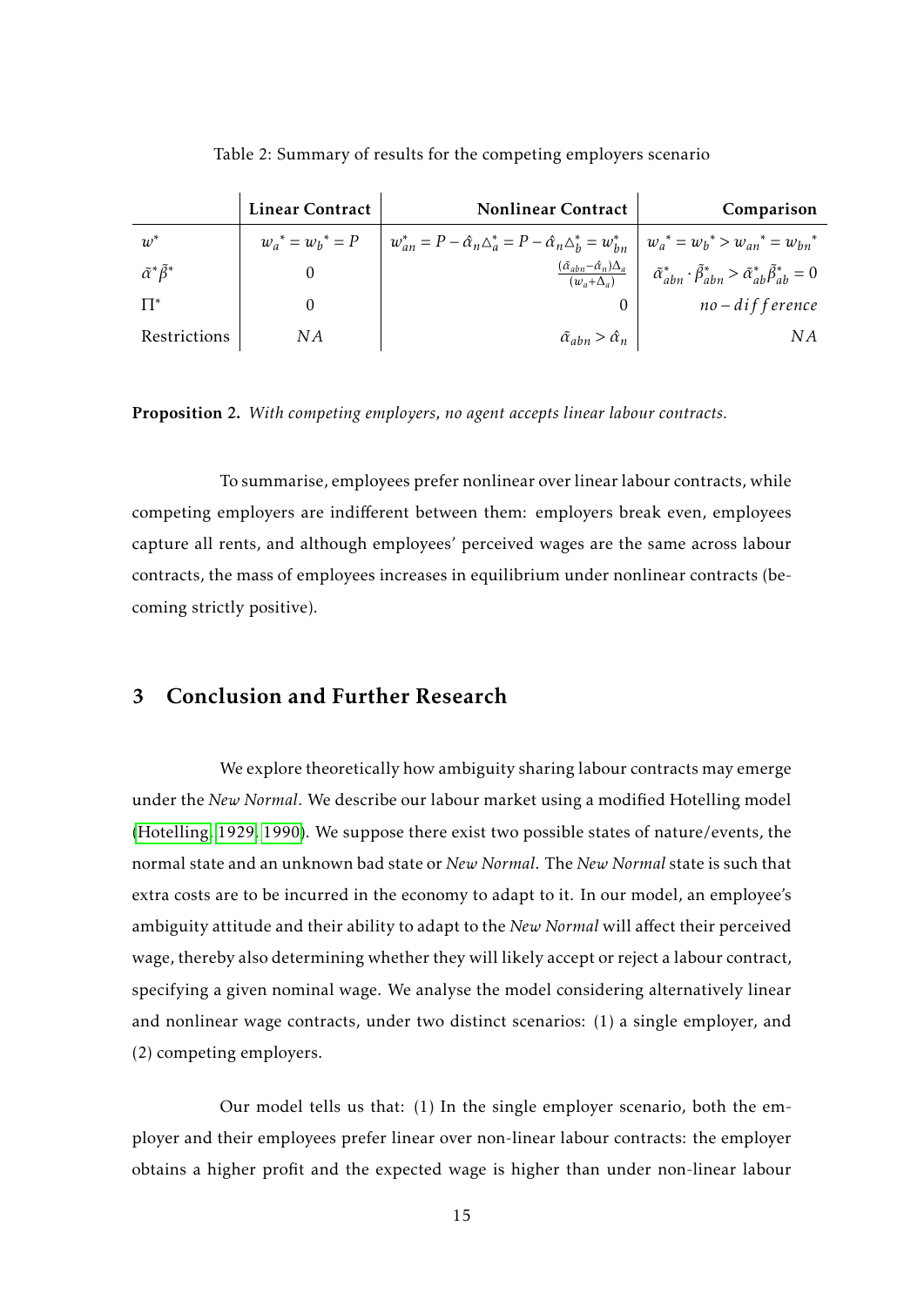contracts; although an employer might have appeared to be more generous when offering nonlinear wage contracts, since such contracts would provide for larger bonuses, they also involve lower base wages, ultimately leading to fewer agents employed in equilibrium. (2) In the competing employers scenario, the equilibrium labour contracts that emerge are nonlinear: both linear and nonlinear contracts lead employers to break even (therefore to be indifferent between offering either type of contracts), but employees are strictly better off when accepting nonlinear contracts from competing employers.

With our work, we contribute to filling the gap in the study of how ambiguity sharing labour contracts emerge under the *New Normal*. Understanding how ambiguity aversion affects agents' decisions on accepting or rejecting a labour contract can help us to find which information might be relevant to consider in the formation and use of labour contracts. Furthermore, we add to the literature by analysing the implications of the design of the unemployment insurance system, thereby providing alternative explanations for labour sharing contracts under the *New Normal*.

We aimed to explore theoretically how ambiguity sharing labour contracts may emerge under the *New Normal*. We assumed that each unit of output were sold in economy at a fixed price *P* , which allowed us to abstract from the potential market power that the employer could possess on the final product market. In reality, under the *New Normal*, such as during a pandemic that we concentrated on as a motivation for our study, the final prices of products and services available in the economy are likely to increase (due to rationing, eventually). For those businesses that are operating at various alert levels during a pandemic, there will be pressures along the supply chain to maintain their inventories and to be able to reach customers in the final market. These adjustments are likely to put extra pressures on employees who will have to adopt strategies to adjust to the new ways of delivering their services and assist in selling products, in challenging times, as opposed to when it is 'business as usual'. Therefore, whilst it is reasonable to assume that the prices of good and services in the economy remain fixed in the short run, it is equally plausible that prices would raise due to the disruptions in the supply chains and related shortages that some sectors might experience, as a result of a prolonged pandemic, for instance. Further research could consider relaxing this assumption, as well as explore how alternative ambiguity sharing labour contracts could emerge in the long run, when other market conditions are allowed to change too.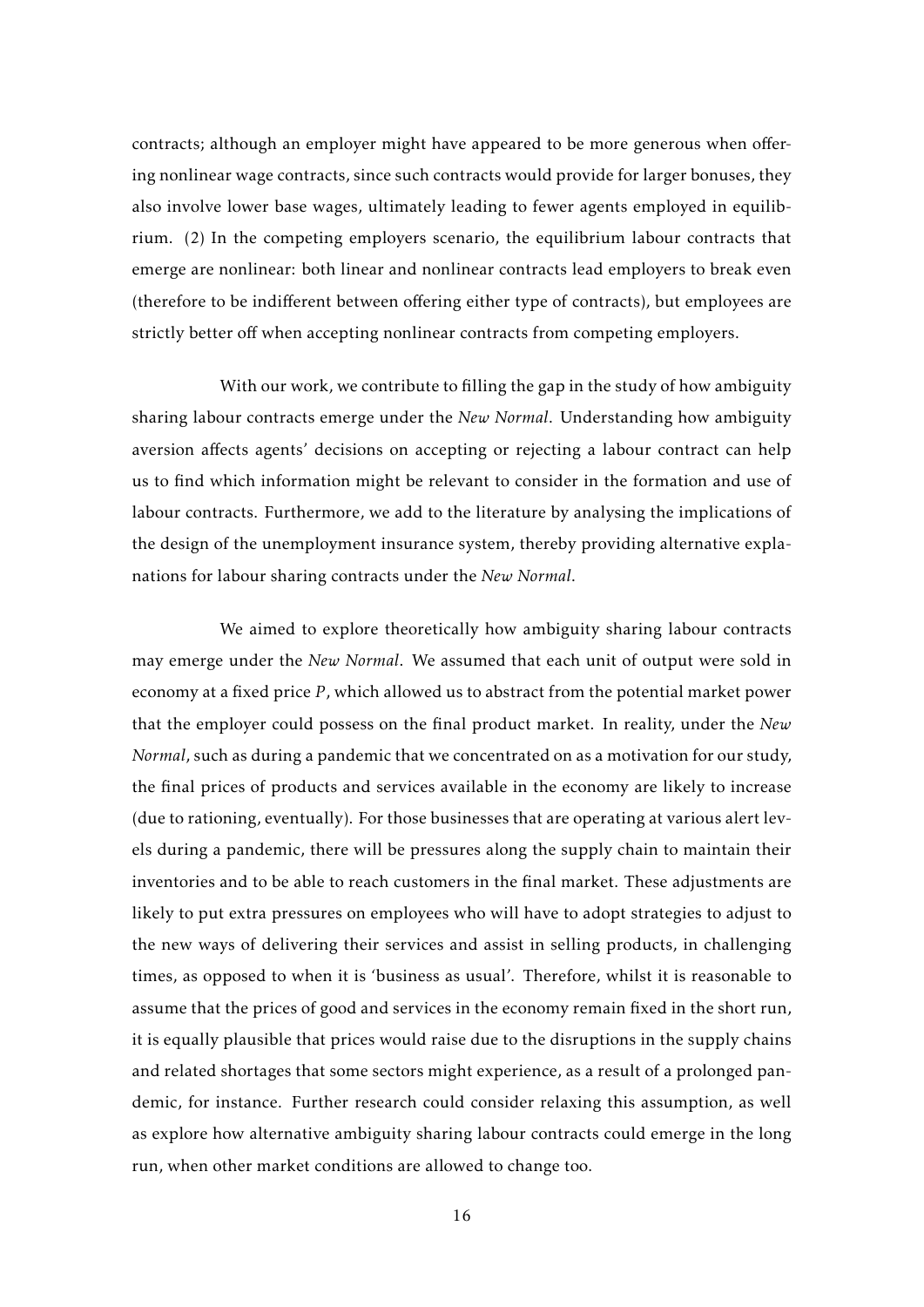## References

- <span id="page-17-3"></span>Anderson, P. M. and Meyer, B. D. (2000). The effects of the unemployment insurance payroll tax on wages, employment, claims and denials. *Journal of Public Economics*, 78(1-2):81–106.
- <span id="page-17-7"></span>Baily, M. N. (1977). On the theory of layoffs and unemployment. *Econometrica: Journal of the Econometric Society*, 45(5):1043–1063.
- <span id="page-17-6"></span>Blanchard, O. J. and Tirole, J. (2008). The joint design of unemployment insurance and employment protection: A first pass. *Journal of the European Economic Association*, 6(1):45–77.
- <span id="page-17-8"></span>Burdett, K. and Wright, R. (1989). Optimal firm size, taxes, and unemployment. *Journal of Public Economics*, 39(3):275–287.
- <span id="page-17-10"></span>Cohen, M., Gilboa, I., Jaffray, J.-Y., and Schmeidler, D. i. (2000). An experimental study of updating ambiguous beliefs. *Risk, Decision and Policy*, 5(2):123–133.
- <span id="page-17-9"></span>Ellsberg, D. (1961). Risk, ambiguity, and the savage axioms. *The Quarterly Journal of Economics*, 75(4):643–669.
- <span id="page-17-4"></span>Fath, J., Fuest, C., et al. (2005). Risk aversion does not justify the introduction of mandatory unemployment ins urance in the shirking model. Technical report.
- <span id="page-17-1"></span>Feldstein, M. (1976). Temporary layoffs in the theory of unemployment. *Journal of Political Economy*, 84(5):937–957.
- <span id="page-17-2"></span>Feldstein, M. (1978). The effect of unemployment insurance on temporary layoff unemployment. *The American Economic Review*, 68(5):834–846.
- <span id="page-17-0"></span>Fredriksson, P. and Holmlund, B. (2006a). Improving incentives in unemployment insurance: A review of recent research. *Journal of Economic Surveys*, 20(3):357–386.
- <span id="page-17-5"></span>Fredriksson, P. and Holmlund, B. (2006b). Optimal unemployment insurance design: Time limits, monitoring, or workfare? *International Tax and Public Finance*, 13(5):565– 585.
- <span id="page-17-11"></span>Ghirardato, P., Maccheroni, F., and Marinacci, M. (2004). Differentiating ambiguity and ambiguity attitude. *Journal of Economic Theory*, 118(2):133–173.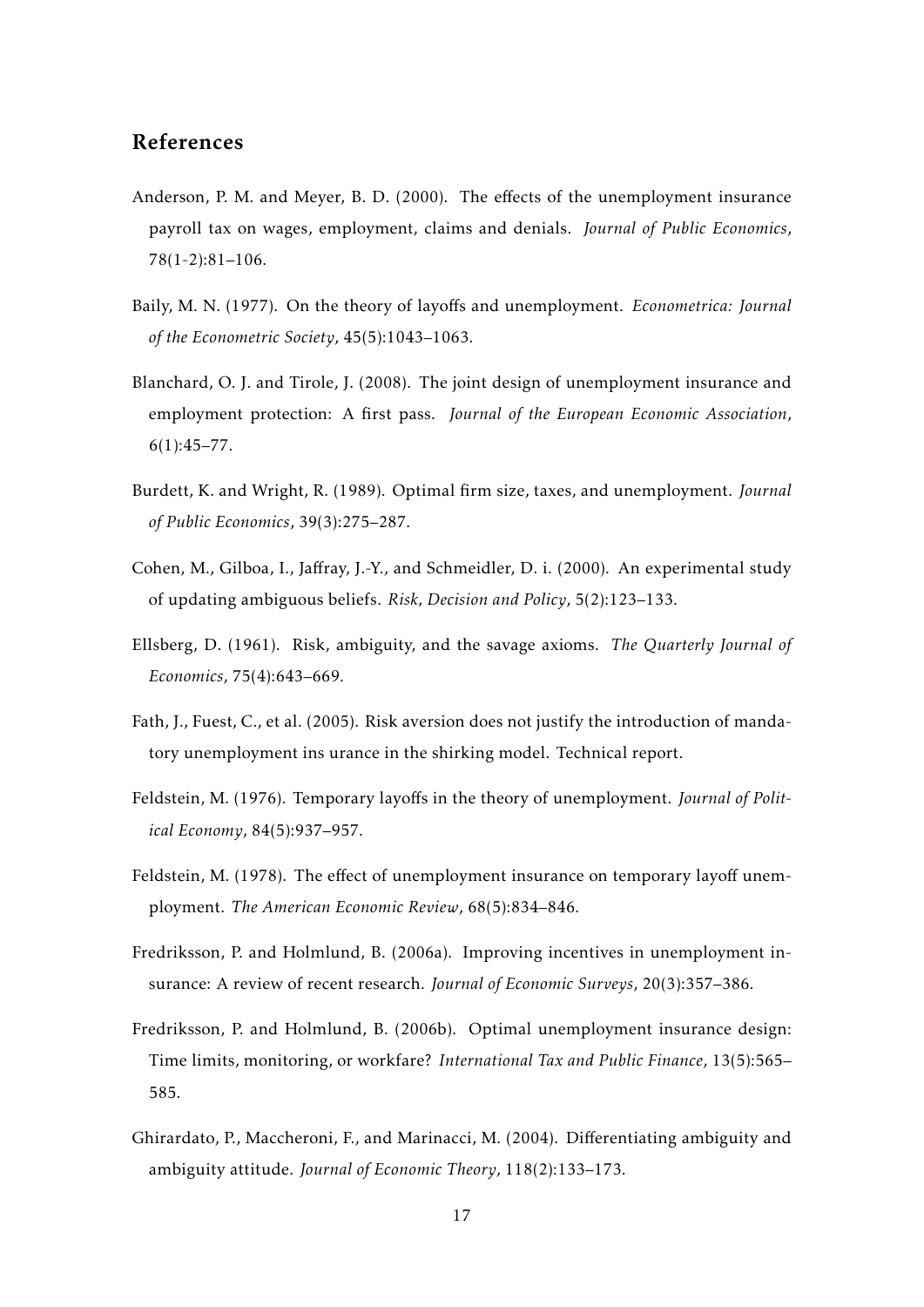- <span id="page-18-6"></span>Gilboa, I. (1987). Expected utility with purely subjective non-additive probabilities. *Journal of Mathematical Economics*, 16(1):65–88.
- <span id="page-18-4"></span>Gilboa, I. and Schmeidler, D. (1989). Maxmin expected utility with non-unique prior. *Journal of Mathematical Economics*, 18(2):141–153.
- <span id="page-18-5"></span>Gilboa, I. and Schmeidler, D. (1993). Updating ambiguous beliefs. *Journal of Economic Theory*, 59(1):33–49.
- <span id="page-18-10"></span>Grant, S., Rich, P., and Stecher, J. D. (2019). Worst-and best-case expected utility and ordinal metautility. *Available at SSRN 3369078*.
- <span id="page-18-1"></span>Gruber, J. (1997). The consumption smoothing benefits of unemployment insurance. *The American Economic Review*, 87(1):192–205.
- <span id="page-18-9"></span>Gul, F. and Pesendorfer, W. (2015). Hurwicz expected utility and subjective sources. *Journal of Economic Theory*, 159(Part A):465–488.
- <span id="page-18-0"></span>Hansen, G. D. and Imrohoroğlu, A. (1992). The role of unemployment insurance in an economy with liquidity constraints a nd moral hazard. *Journal of Political Economy*, 100(1):118–142.
- <span id="page-18-8"></span>Hey, J. D., Lotito, G., and Maffioletti, A. (2010). The descriptive and predictive adequacy of theories of decision making under uncertainty/ambiguity. *Journal of Risk and Uncertainty*, 41(2):81–111.
- <span id="page-18-11"></span>Hotelling, H. (1929). Stability in competition. *The Economic Journal*, 39(153):41–57.
- <span id="page-18-12"></span>Hotelling, H. (1990). Stability in competition. In *The Collected Economics Articles of Harold Hotelling*, pages 50–63. Springer.
- <span id="page-18-7"></span>Hurwicz, L. (1951). Some specification problems and applications to econometric models. *Econometrica*, 19(3):343–344.
- <span id="page-18-3"></span>Newbery, D. M. G. (1977). Risk sharing, sharecropping and uncertain labour markets. *The Review of Economic Studies*, 44(3):585–594.
- <span id="page-18-2"></span>Rebollo-Sanz, Y. (2012). Unemployment insurance and job turnover in spain. *Labour Economics*, 19(3):403–426.